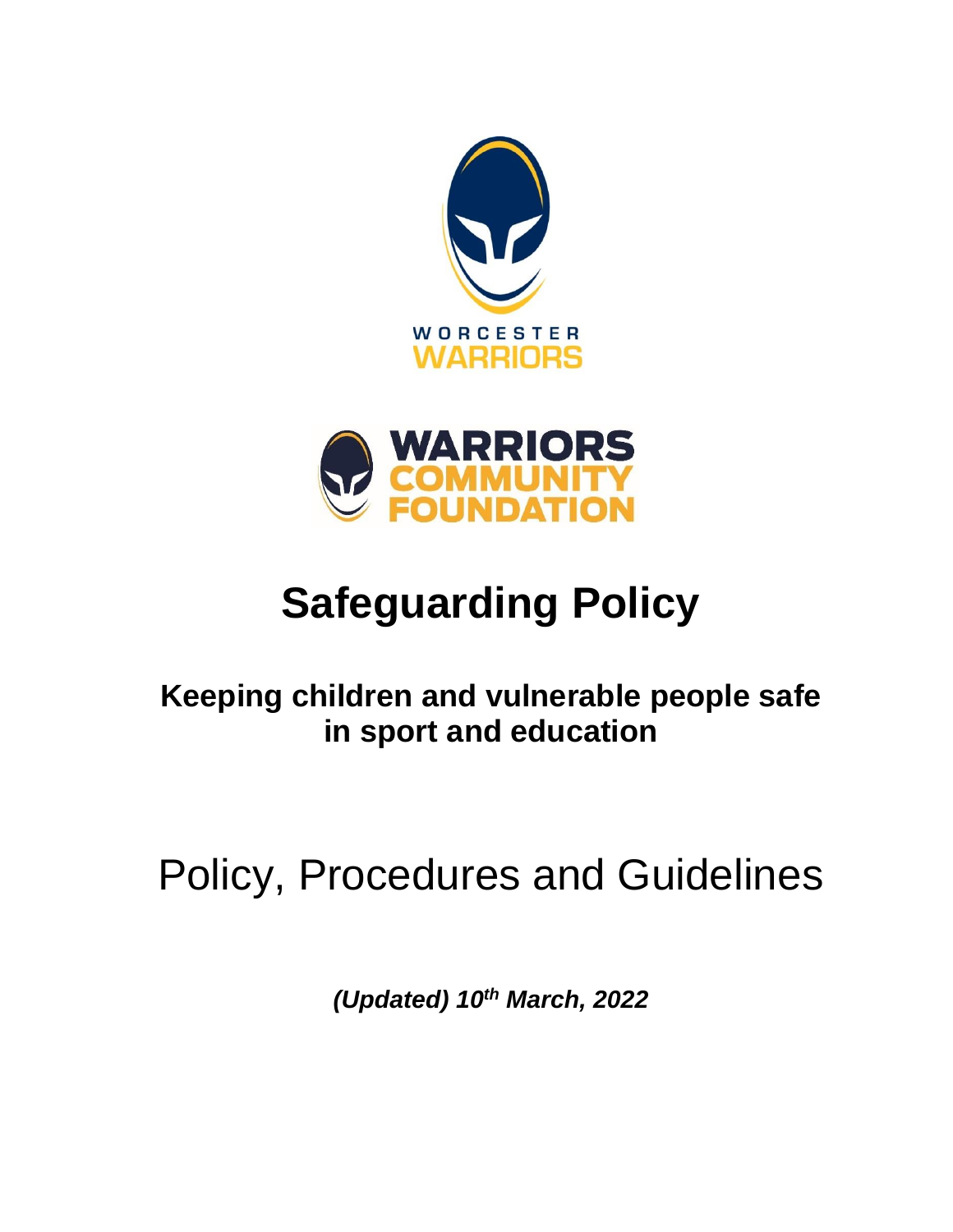



# **CHILD and Vulnerable Persons PROTECTION Policy, procedures and guidelines**

**Acknowledgement**

Worcester Warriors and the Warriors Community Foundation Safeguarding Policy has been influenced by existing policies by:

- England Rugby
- Sports Coach UK
- NSPCC
- Sport England
- Get Safe guidelines West Mercia Police and Worcestershire County Council.
- Charity Governance Code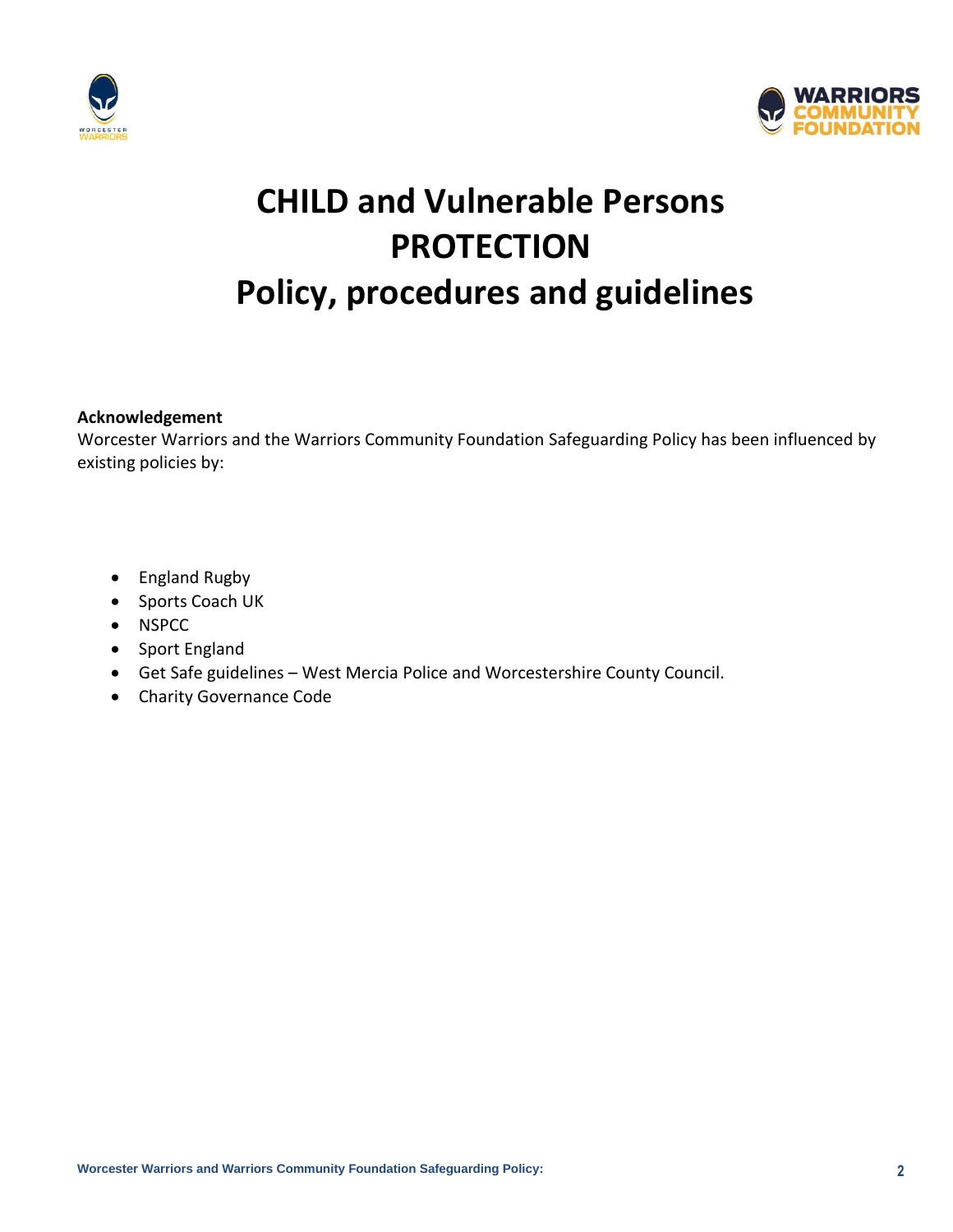



## **PROTECTION AND WELFARE**

## **C O N T E N T S**

- 1. Introduction
- 1.1 Legislative framework
- 1.2 Purpose of this document
- 1.3 Policy statement
- 2. Recognising Abuse
- 2.1 What is child abuse?
- 2.2 Signs of Abuse
- 3. Good Practice Guidelines
- 3.1 Good Practice Guidelines for those working or involved in sport
- 3.2 Good Practice Advice for parents/carers
- 4. Responding to disclosure, allegations or abuse
- 4.1 Listening to the child or disclosure
- 4.2 Records and information
- 4.3 Who to involve
- 5. Procedures to follow when responding to signs of abuse
- 5.1 Responding to signs of abuse
- 5.2 Responding to allegations of Abuse against a member of staff, other worker or volunteer
- 5.3 Responding to allegations of abuse against someone not working in the organisation
- 5.4 Action if bullying is suspected
- 5.5 Responding to poor practice
- 5.6 Support to deal with the 'aftermath'
- *6.* Dealing with Extremism and Radicalisation
- *7.* Worcester Warriors Roles and Responsibilities
- 7.1 A Quick Guide to Procedures
- 8 Contacts
- 8.1 National Contacts
- 8.2.1 Local Contacts (Area Child Protection Committees / Social Services)
- 8.2.2 Useful web links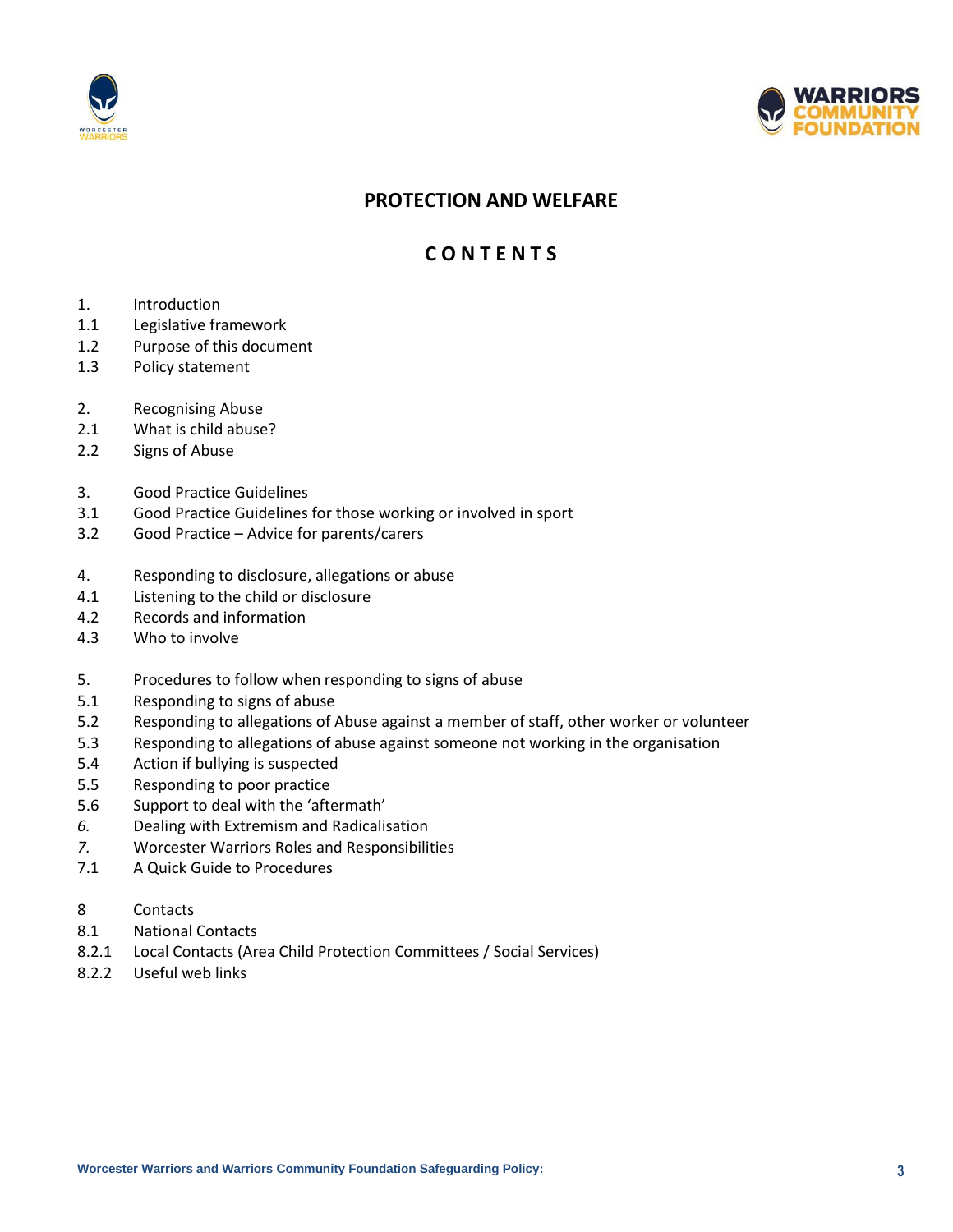



# **1. Introduction**

The issue of children and vulnerable people suffering personal abuse is of major importance to everyone who is in regular contact with children and vulnerable people. Anyone who has, or will build, close relationships with children and vulnerable people may be in a position to recognise signs of abuse and should know how to respond. Sport provides a significant pool of eyes and ears, which given the right understanding and confidence could provide significant support for the protection of children and vulnerable people in their care. Coaches, Officials and Volunteers may also be recognised as accessible by children and vulnerable people and be the person in whom a child or vulnerable person chooses to confide. Incidents of abuse and poor practice do take place. It is vital that we offer people the support and training to deal with these situations effectively and proactively prevent situations arising.

This represents a heavy responsibility and may result in people being put in situations in which they feel vulnerable and unsure how to proceed. Those in regular contact with children and vulnerable people must understand their responsibilities in terms of both protecting children and vulnerable people in their care and themselves. The following information is designed to help people working with children and vulnerable people, recognise and respond to such situations. It is also intended to help people think about how they work with children and vulnerable people and to ensure that protection of the child is built into any activity in which they are involved.

## **1.1 Legislative Framework**

There is a considerable body of legislation designed to ensure that children and vulnerable people are protected and it is important to understand that everyone is responsible for the safety of children and vulnerable people. The main Acts include:-

## **Children and Vulnerable People Act 1989**

The intention of the Children and Vulnerable People Act is to protect children and vulnerable people and ensure that their welfare and development is paramount and promoted. The Act gives local authorities a responsibility for ensuring that this happens by working together with all relevant agencies. The act says that only the Police, Social Services and the NSPCC have the legal right and responsibility to investigate concerns about child abuse.

## **The Children and Vulnerable People (Protection from Offenders) (Miscellaneous Amendments) Regulations 1997**

These regulations came into force in October 1997. They are mainly concerned with preventing the approval of people as foster carers or adoptive parents where either they or any other member of their household over the age of 18 is known to have been convicted of, or cautioned for, relevant offences. These regulations also apply to childminding, private fostering and residential care.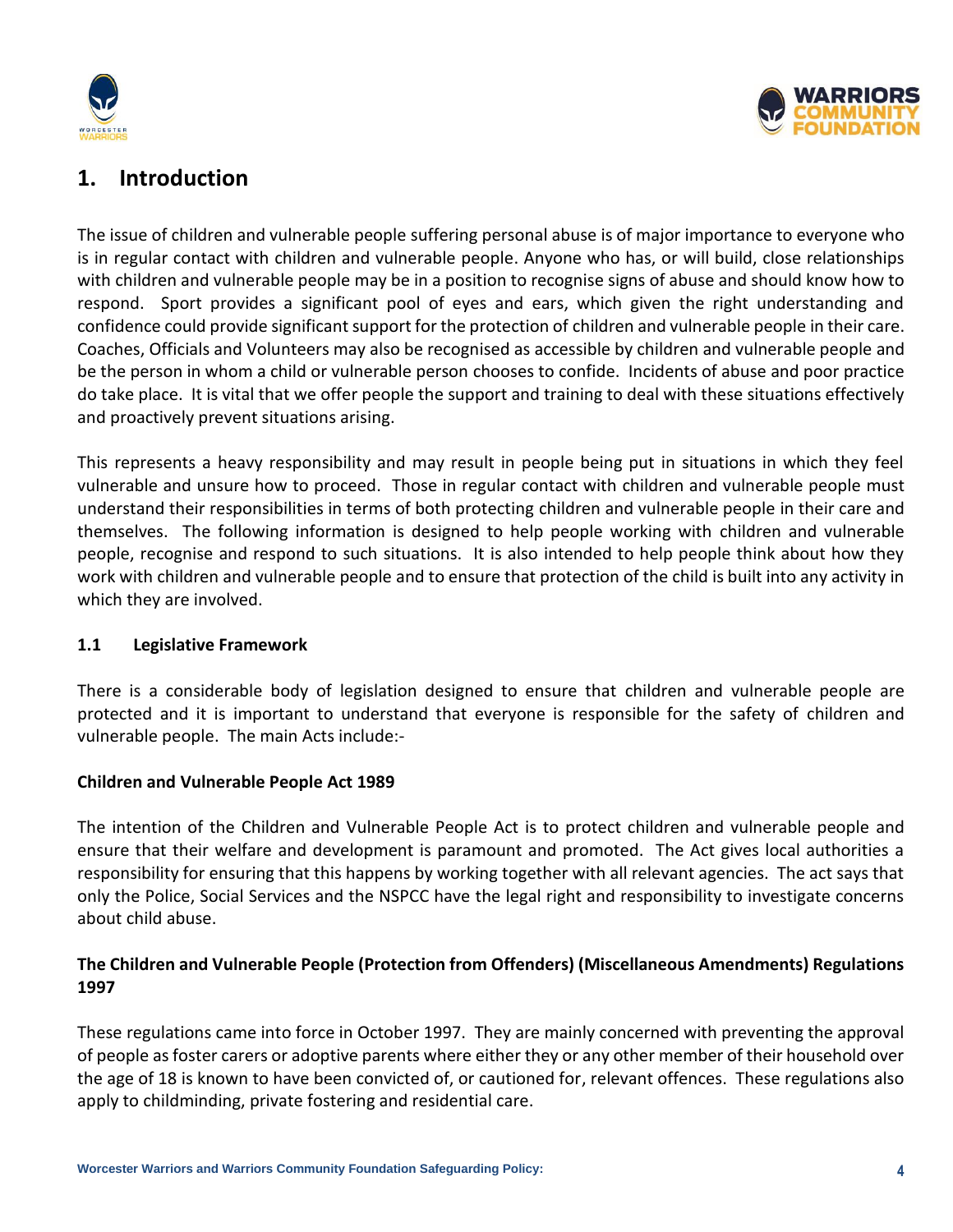



## **The United Nations Convention on The Rights Of The Child**

The United Nations Convention sets out the rights of all children and vulnerable people, including their right to be protected from harm.

## **Rehabilitation of Offenders Act 1974**

This act allows people not to declare convictions to employers. People who are involved in situations where they have sustained or prolonged access to children and vulnerable people and vulnerable people are exempt from the Rehabilitation of Offenders legislation. This means that prospective employees, self-employed workers and volunteers must declare all criminal convictions relating to children and vulnerable people, however long ago; and that these will be taken into account when deciding on their suitability for working with children and vulnerable people and/or vulnerable people.

## **Health and Safety at Work Act 1974**

The Health and Safety at Work Act gives all organisations a legal responsibility to prevent injuries and ill health to employees and others, including members of the public. Much of this responsibility is delegated to managers who have control of work activities but the legislation also provides all employees with an obligation to take reasonable care of themselves and others.

## **The welfare of the child or vulnerable person is paramount and all reasonable steps must be taken to protect them from harm.**

## **1.2 Purpose of this document**

## **The aim of this document is to ensure that anyone employed or deployed by Worcester Warriors and The Warriors Community Foundation**

- To support the aims and objectives as stated in the constitution
- To safeguard the wellbeing of young people and vulnerable people in the care of Worcester Warriors and Worcester Warriors Community Foundation
- Understand the needs of the participants involved in all Worcester Warriors and Worcester Warriors Community Foundation run activities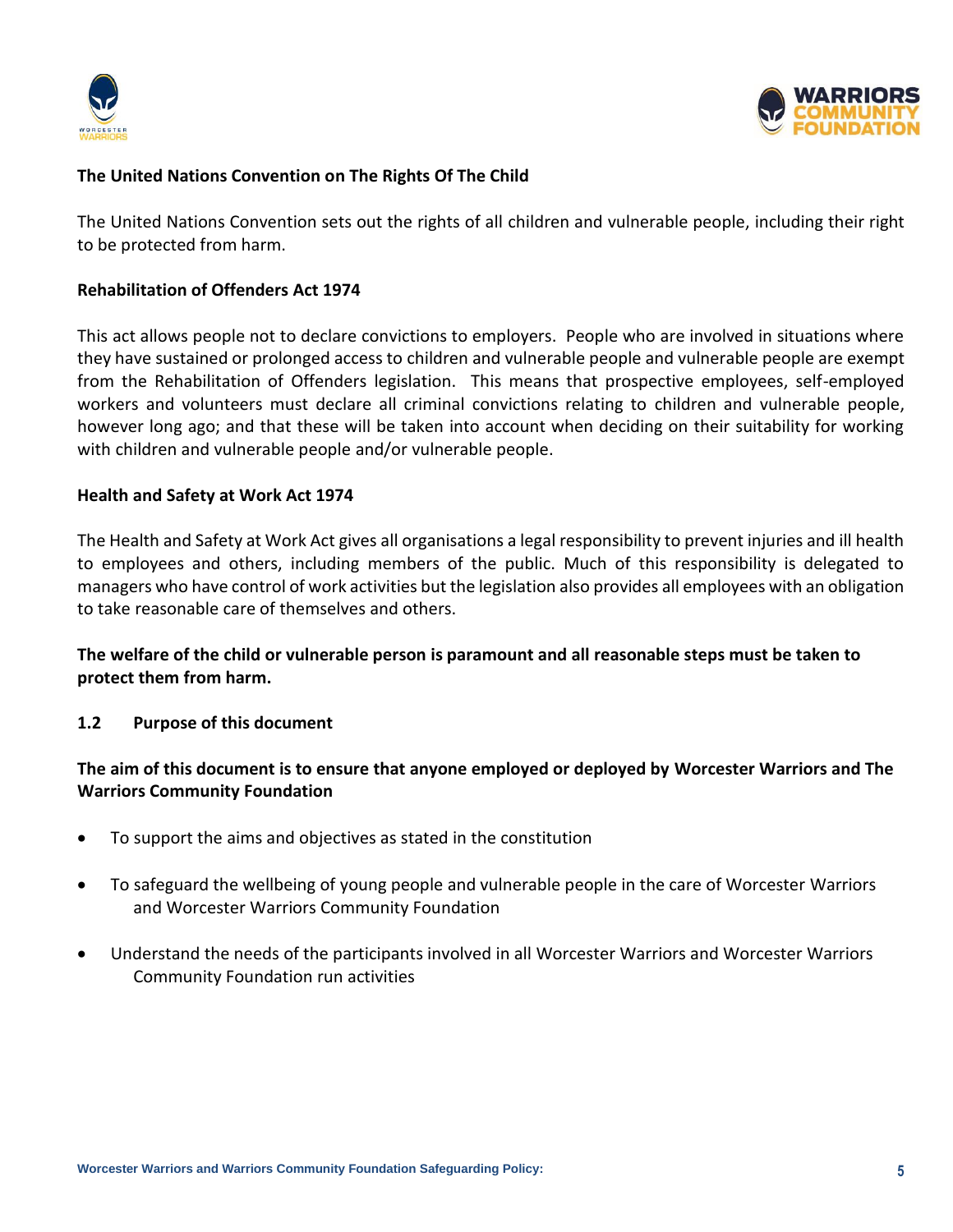



- Understands their personal responsibility for protecting the people with whom they work.
- Is able to take appropriate action if there are suggestions that anyone is being abused.
- Takes steps to minimise opportunities for misunderstandings.

This document is not intended to override Local Authority, National Governing Body or even Club policies but provides guidance and protocol for individuals operating on behalf of Worcester Warriors and Worcester Warriors Community Foundation. This includes the relationships with such policies and how to proceed should an incident occur.

This document is mandatory for all staff, coaches, officials and volunteers employed and deployed by Worcester Warriors and Worcester Warriors Community Foundation. It will be reviewed on an annual basis, led by the designated person. Changes and amendments will be included into annual work programmes and taken to the relevant groups for approval.

## **1.3 Policy Statement**

It is the policy of Worcester Warriors and Worcester Warriors Community Foundation to create and maintain the safest possible environment for all people to take part in sport, education and physical activity. Worcester Warriors and Worcester Warriors Community Foundation has a commitment to ensure that young people and vulnerable people receive the highest standard of care and protection from neglect, physical, sexual and emotional harm and any form of exploitation to ensure an effective and consistent response to situations where people may require protection from harm.

This policy document will be supported by an appropriate programme of training for all staff and volunteers and an effective system of referral.

Worcester Warriors and Worcester Warriors Community Foundation has a responsibility to ensure the welfare of all young and vulnerable people taking part in any programme of activity and to work to comply with the ACPC and Governing Body guidelines and procedures.

All staff, coaches, officials and volunteers will go through:

- 1. a recruitment process following the Safer Recruitment guidelines, which confirms their ability to meet the positions needs and the individual's compliance with Worcester Warriors and Worcester Warriors Community Foundation policy.
- 2. A Disclosure and Barring Service check.
- 3. A formal induction process, which formally gains their commitment to Worcester Warriors and Worcester Warriors Community Foundation policy.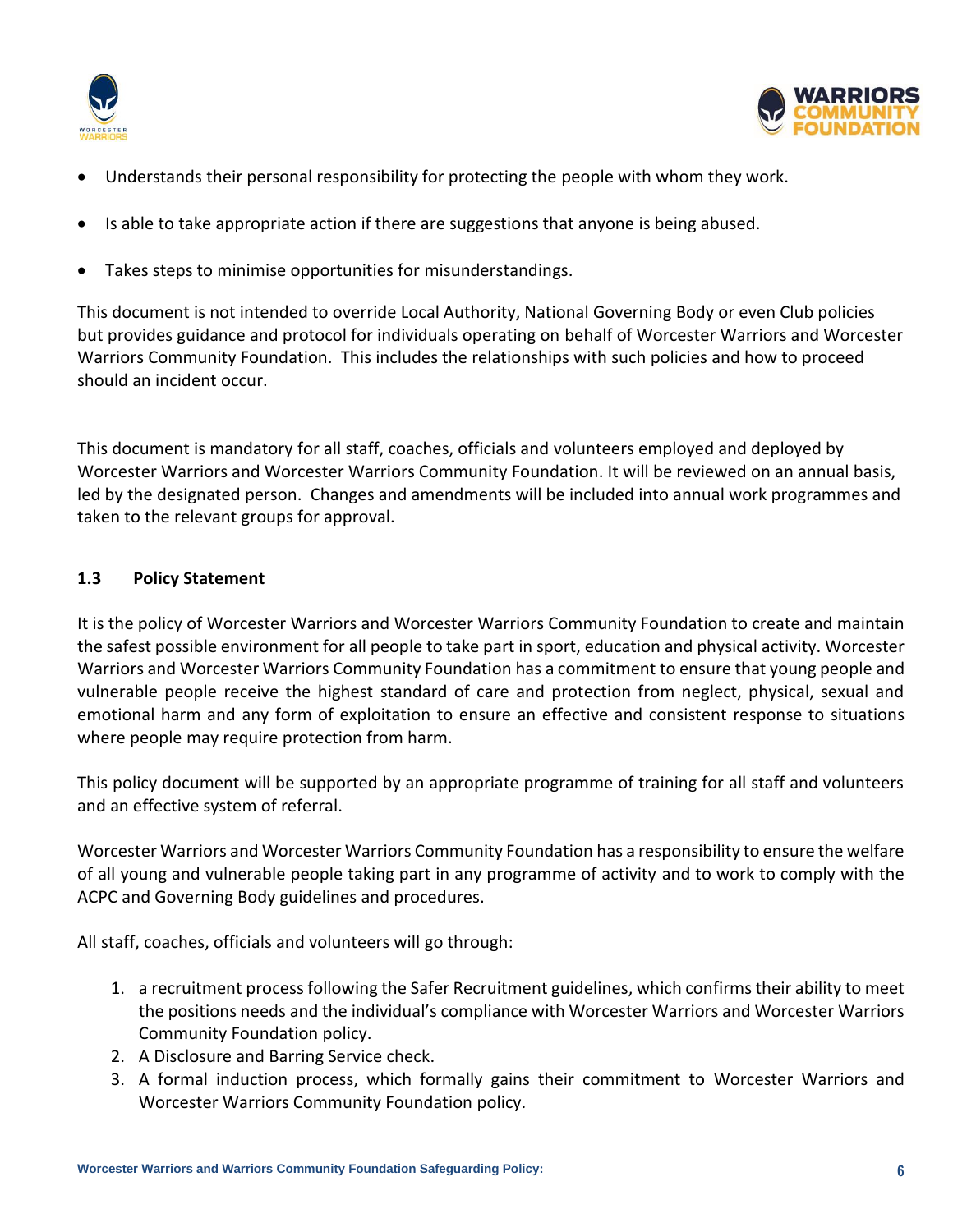



All staff, coaches, officials and volunteers will undergo basic awareness training via Premiership Rugby's Minimum standards Level 2 and 3 courses. Additional courses will be required for staff working with specific groups of people by Worcester Warriors and Worcester Warriors Community Foundation.

Adopt best practice to safeguard and protect young people and vulnerable people from harm and reduce the likelihood of false allegations being made.

Be provided with a summary of Worcester Warriors and Worcester Warriors Community Foundation policy detailing how to respond in relation to a child welfare incident.

Worcester Warriors and Worcester Warriors Community Foundation will ensure that:

The welfare of all young people and vulnerable people is the primary concern

# All young people and vulnerable people, whatever their age, culture, disability, gender, language, racial origin, religious belief and/or sexual identity have the right to protection from harm.

## **Guidance for Worcester Warriors and Worcester Warriors Community Foundation staff on dealing with DBS disclosures.**

If you are inducting a new member of staff and they have already had a DBS disclosure check done in the past year for another organisation, they should be asked to bring this with them to the induction. Should this check reveal any offence, the individual will be informed of policy on responding to information received on DBS disclosures. The individual should be asked if they are happy for Worcester Warriors or Worcester Warriors Community Foundation to make a note of the date and nature of the charges on the induction checklist for the purposes of follow-up.

All staff, coaches and volunteers working with young people and/or vulnerable people will be required to undergo a DBS by Worcester Warriors or The Warriors Community Foundation upon appointment but within 48 hours of their start date. The employment probationary period will remain probationary until receipt of a satisfactory DBS certificate is obtained.

## **2. RECOGNISING ABUSE**

It is not always easy, even for those with specialised training, to recognise child abuse. Not all people working with children and vulnerable people are expected to be experts at such recognition. However, they do have a responsibility to act if they have any concerns about someone's behaviour (an adult or another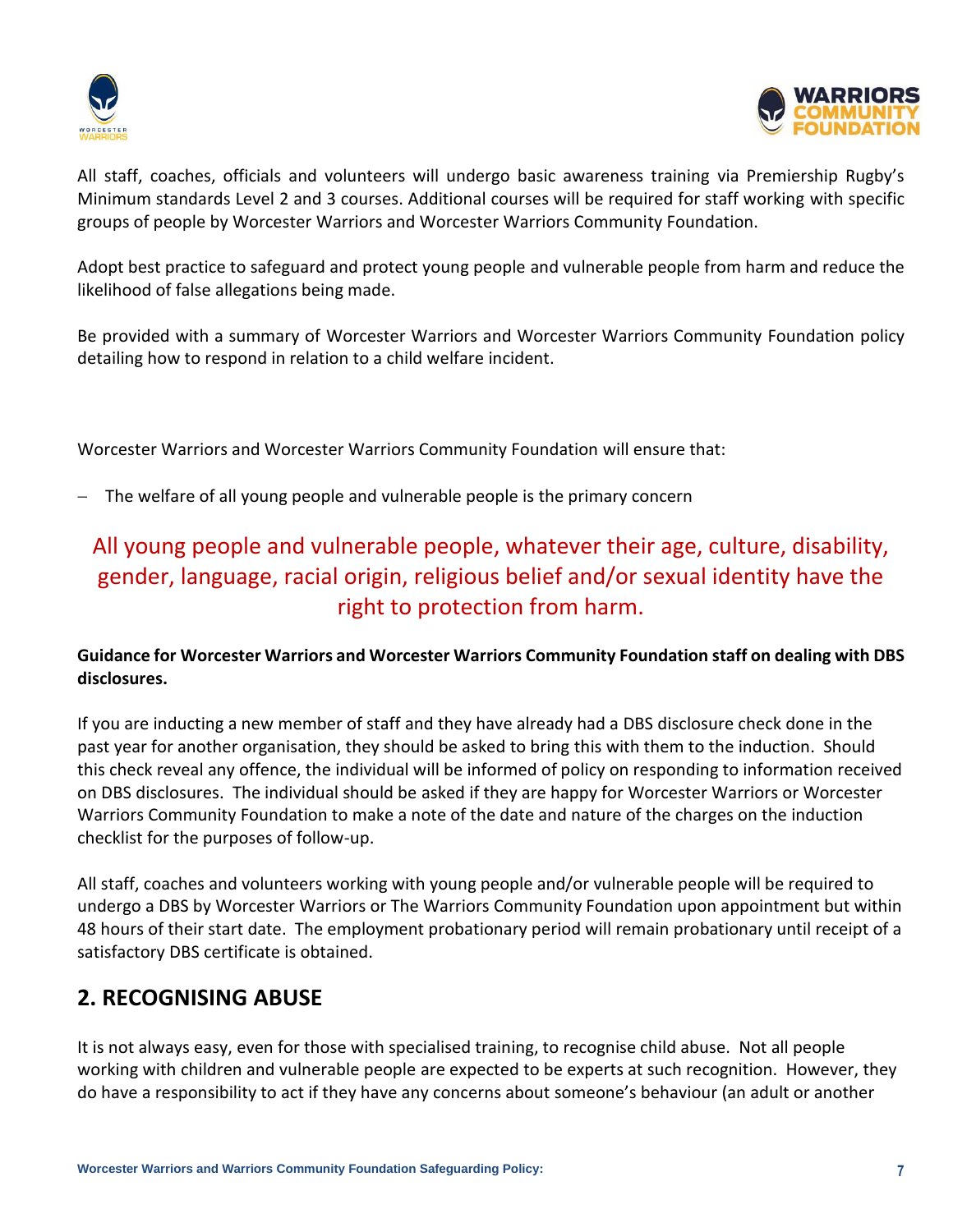



child) towards a young person or vulnerable adult. Any concerns about the welfare of a child or vulnerable adult should be discussed with the designated person within the partnership.

## **2.1 What is Child Abuse?**

Child abuse is the term used to describe how children and vulnerable people are harmed, often by adults but also by other children and vulnerable people and young people. Children and vulnerable people and adults with special needs are particularly vulnerable and in need of special care. Children and vulnerable people are mainly abused by the people they know and trust. Abuse may happen at home within the family or within a public environment such as school or a sports centre.

Child abuse can take a number of forms but can be identified under four general categories:

# Physical abuse

# **Neglect**

# Emotional abuse

# Sexual abuse

## **There are four main forms of abuse:**

- **Neglect** where adults fail to meet a child's or vulnerable adults basic needs like food or warm clothing, fail or refuse to give children and vulnerable people love, affection and attention. Children and vulnerable people might also be constantly left alone or unsupervised. Neglect in sport could include a teacher or coach not ensuring children and vulnerable people or vulnerable adult were safe, exposing them to undue cold or to unnecessary risk of injury etc.
- **Physical abuse** where adults or other young people physically hurt or injure children and vulnerable people by hitting, shaking, squeezing, burning and biting, or by giving them alcohol, inappropriate drugs or poison. Attempted suffocation or drowning also comes within this category. Examples of physical abuse in sport maybe when the nature and intensity of training and competition exceeds the capacity of the child's immature and growing body; where drugs are used to enhance performance or delay puberty etc.
- **Sexual abuse** where girls and boys are abused by adults and sometimes other young people (both male and female) who use children and vulnerable people to meet their own sexual needs. This could include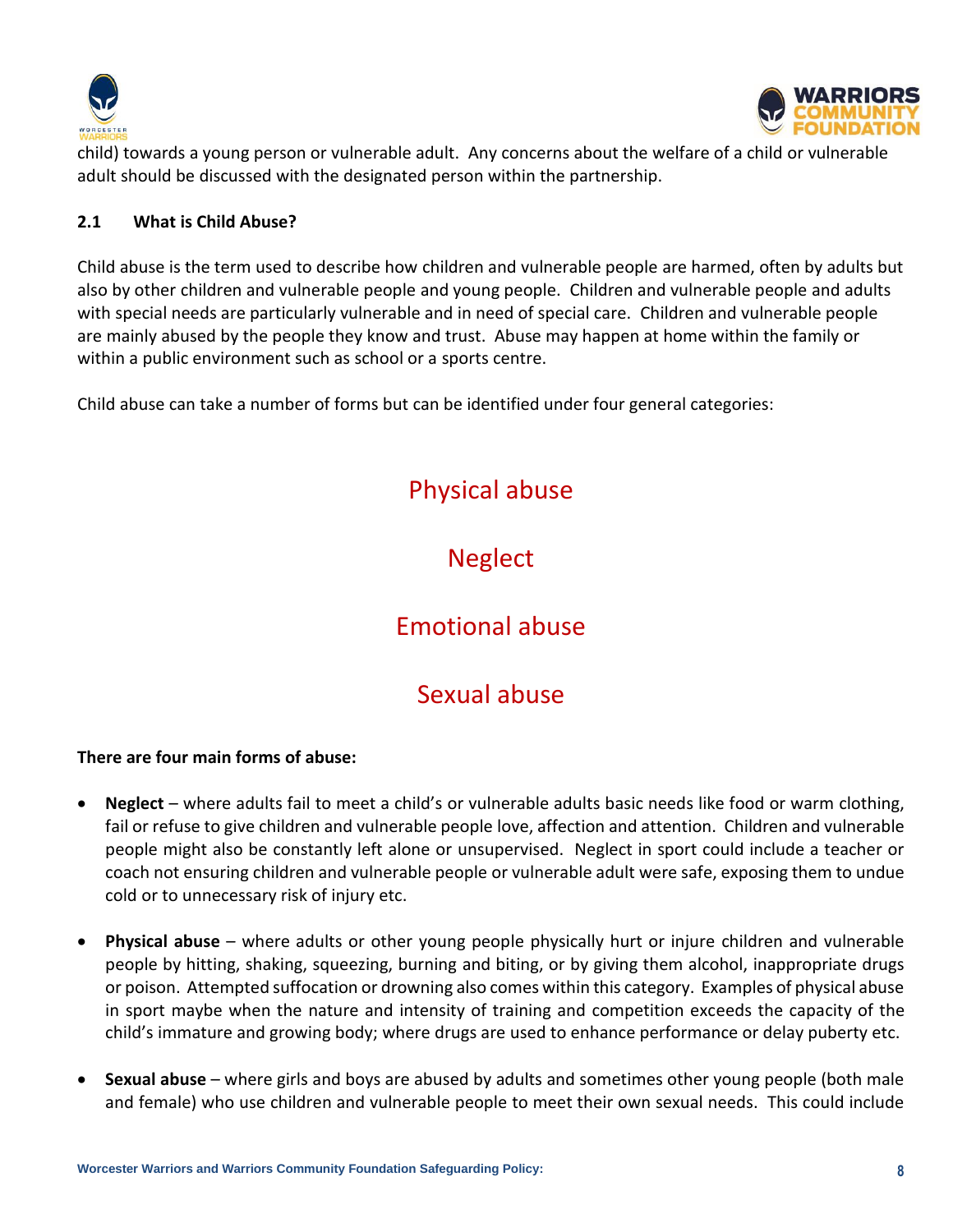



full sexual intercourse, masturbation, oral sex, anal intercourse and fondling. Showing children and vulnerable people pornographic materials (books, videos, pictures) is also a form of sexual abuse. In sport, coaching techniques, which involve physical contact with children and vulnerable people, could potentially create situations where sexual abuse may go unnoticed. The power of the coach over young performers, if misused, may also lead to abusive situations developing.

• **Emotional abuse** – where a child or vulnerable person may be constantly shouted at, threatened or taunted which may make the child very nervous and withdrawn. It may also involve a persistent lack of love and affection or constant over-protection that prevents a child from developing socially, as well as within cases of neglect, physical or sexual abuse. Emotional abuse in sport may occur if children and vulnerable people are subjected to constant criticism, name-calling, sarcasm, bullying or unrealistic pressure to perform to high expectations consistently.

## **Abuse**

Abuse can happen wherever there are young people and vulnerable adults of any age. The effects of abuse can be so damaging and if untreated, they may follow a young person into adulthood. For example, a person who has been abused as a child may find it difficult or impossible to maintain stable, trusting relationships, become involved with drugs or prostitution, attempt suicide or even abuse a child in the future.

### **People with Disabilities**

There have been a number of studies<sup>1</sup>, which suggest children and vulnerable people (or adults) with disabilities, are at increased risk of abuse. Various factors contribute to this, such as stereotyping, prejudice, discrimination, isolation and a powerlessness to protect themselves, or adequately communicate that abuse has occurred.<sup>2</sup> Children and vulnerable people from ethnic minorities, who may also be experiencing racial discrimination, may be doubly powerless.

## **Bullying**

It is important to recognise that in some cases of abuse, it may not always be an adult abusing a young person or vulnerable adult. It can occur that the abuser may be a young person, for example in the case of bullying. This is defined as:

• Although anyone can be the target of bullying, victims are typically shy, sensitive and perhaps anxious or insecure. Sometimes they are singled out for physical reasons – being overweight, physically small, having a disability or belonging to a different race, faith or culture.

<sup>1</sup> Wescott H, 1993, The abuse of children and adults with disabilities, London, NSPCC

<sup>&</sup>lt;sup>22</sup> Kerr A, 1999, Protecting Disabled Children and Adults in Sport and Recreation, The Guide Contact, Disability Sport England (Tel: 0171 490 4919)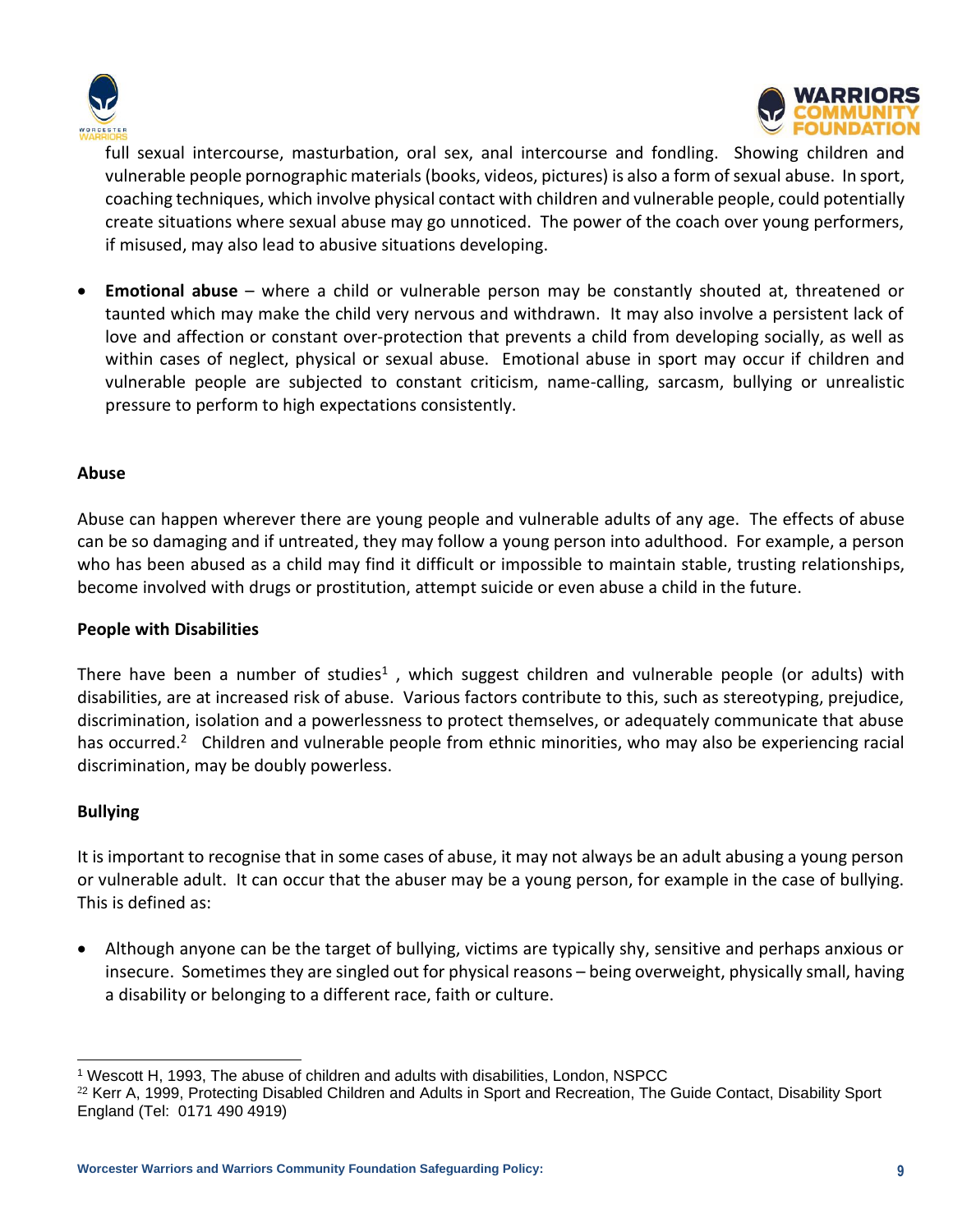



- Although bullying often takes place in schools it can and does occur anywhere where there is inadequate supervision – on the way to and from school, at a sporting event, in the playground and changing rooms.
- Bullies come from all walks of life. Typically they have low self-esteem, are excitable, aggressive, jealous. Crucially, they have learned how to gain power over others and there is increasing evidence to suggest this can lead to crime.
- The competitive nature of sport makes it an ideal environment for the bully. The bully in sport can be:
	- A parent who pushes too hard
	- A coach who adopts a win-at-all costs philosophy
	- A player who intimidates inappropriately
	- An official who places unfair pressure on a person.
- Bullying can include:
	- Physical: pushing, hitting, kicking and punching, etc
	- Verbal: name-calling, spreading rumours, constant teasing and sarcasm
	- Emotional: tormenting, ridiculing, humiliating and ignoring.
	- Racist: taunts, graffiti and gestures.
	- Sexual: unwanted physical contact or abusive comments.

Indicators – There are a number of signs that may indicate that a young person is being bullied:

- Behavioural changes such as reduced concentration and/or becoming withdrawn, clingy, depressed, tearful, emotionally up and down, reluctance to go to school, training or sports club.
- A drop off in performance at school or standard of play.
- Physical signs such as stomach aches, headaches, difficulty in sleeping, bed-wetting, scratching and bruising, damaged clothes and bingeing for example on food, cigarettes or alcohol.
- A shortage of money or frequent *loss* of possessions.

## **2.2 Signs of Abuse**

## **Signs of physical abuse**

Hitting, squeezing, biting or twisting a child's arms or legs can cause injuries like bruises, grazes, cuts or broken bones. Sometimes, someone burns a child, perhaps by holding a part of the body against something very hot or by scalding.

Poisoning a child, perhaps by giving them alcohol or drugs, is also physical abuse.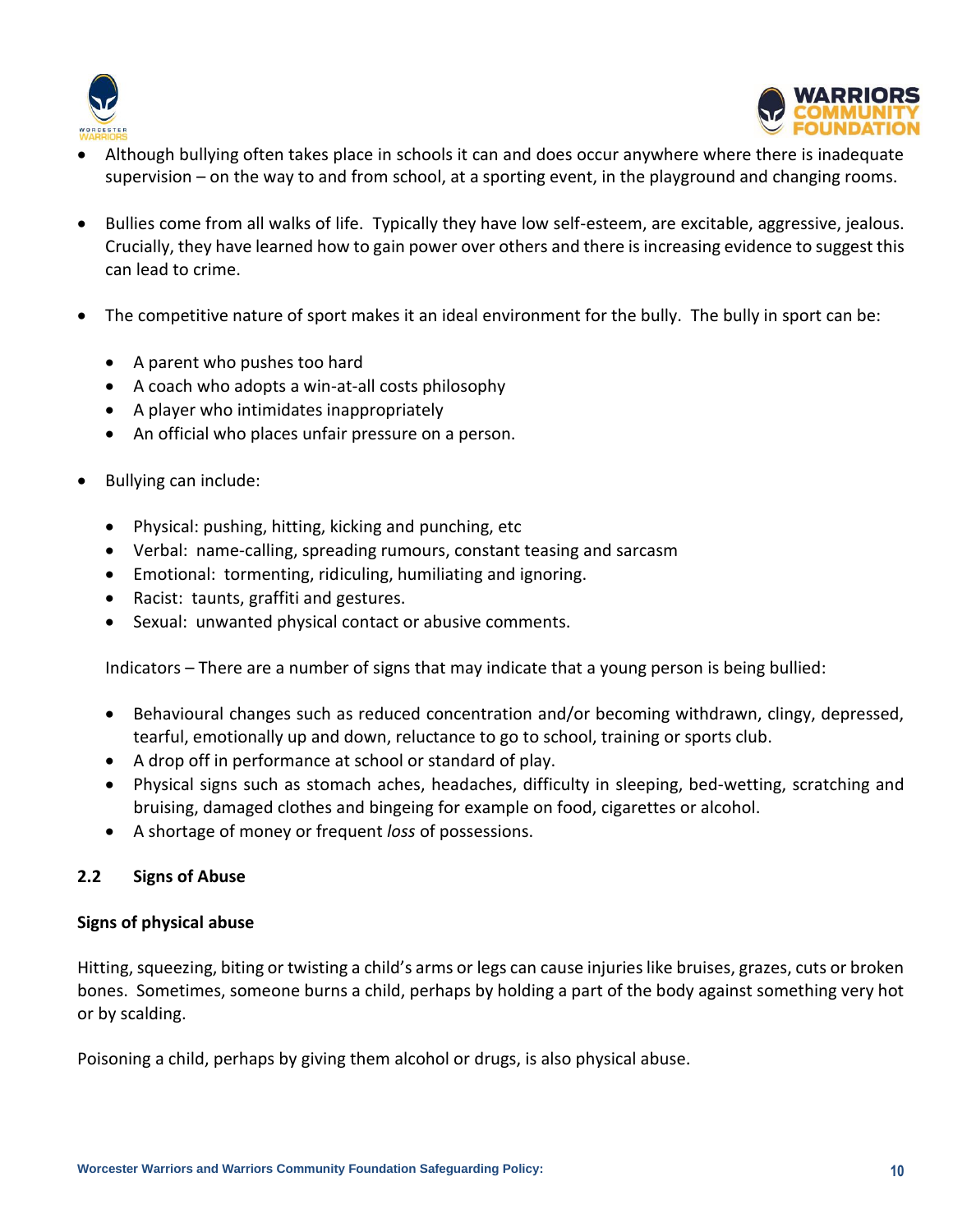



Older children and vulnerable people may seek to conceal such injuries by keeping their arms and legs covered or being reluctant to change for sport.

Be especially concerned about:-

- Any injuries at all even small bruises to young babies who are not yet able to move independently.
- Injuries that do not match the explanation given for them, or for which several different explanations are given.
- Bruises in places where you would not normally expect to find them, in soft tissue, for example, rather than on the bony prominence.
- Bruises, which have a distinctive shape or pattern, like handprints, grasp or finger marks or belt marks.
- Burns or scalds with clear outlines.
- Bite marks bruises like 'love' bites.
- Bruising in or around the mouth, especially in babies.

### **Signs of neglect**

Neglect can result when adults are unable to, or fail to, meet the physical or emotional needs of the children and vulnerable people or vulnerable adult they are responsible for.

All children and vulnerable people need adequate food, clothing, warmth, love and attention to grow and develop properly. If they do not receive enough of any of these, their growth and development may suffer and they may even become harmed.

Children and vulnerable people or vulnerable adults may also be neglected when carers do not ensure that they receive proper medical care.

Be especially concerned about a child who:-

- Is constantly hungry, greedy or stealing food.
- Has lingering illnesses, which have not been treated.
- Is continually smelly, scruffy and dirty.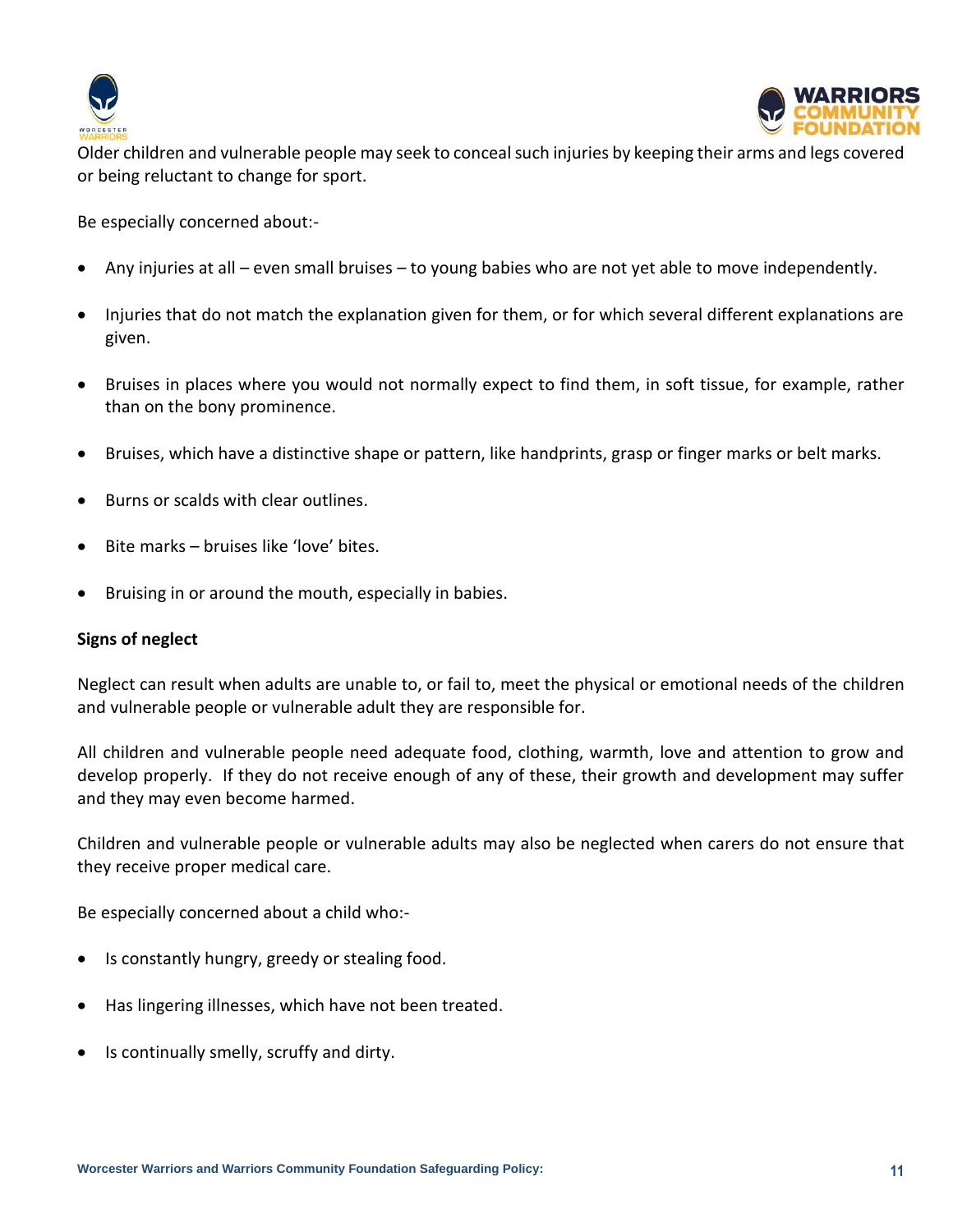



- Is often dressed in inadequate or unsuitable clothing for the weather conditions or has inadequate sports/safety equipment for the activity.
- Suffers repeated accidents, suggesting a lack of proper supervision.
- Is constantly tired.
- Does not respond when given attention or, on the other hand, one who craves attention and affection from any adult.

## **Signs of emotional abuse**

This form of abuse may result in a child becoming withdrawn, nervous, unhappy or lacking in confidence. It may result in a child being unable to make friends, perhaps because they behave aggressively or inappropriately towards other children and vulnerable people.

Emotional abuse may happen when a carer behaves in a persistently indifferent or hostile way towards a child, perhaps through bullying, rejecting, frightening, criticising or scapegoating the child. It may happen when a carer's behaviour is inconsistent so that the child never knows what reaction to expect. It may happen when carers are very possessive or over-protective. In severe cases, children and vulnerable people may be subject to cruel treatment and punishment, like being locked in cold, dark surroundings or being made to do endless, inappropriate household tasks.

A child living with domestic violence may also suffer emotional harm.

Be especially concerned about a child who:-

- Is continually depressed and withdrawn.
- Runs away or who is frightened to go home.
- Is persistently blamed for things that go wrong.
- Is made to carry out tasks inappropriate to their age.
- Is not allowed to do normal childhood activities.
- Displays excessive fear of their parents or carers.
- Is excessively clingy and tearful.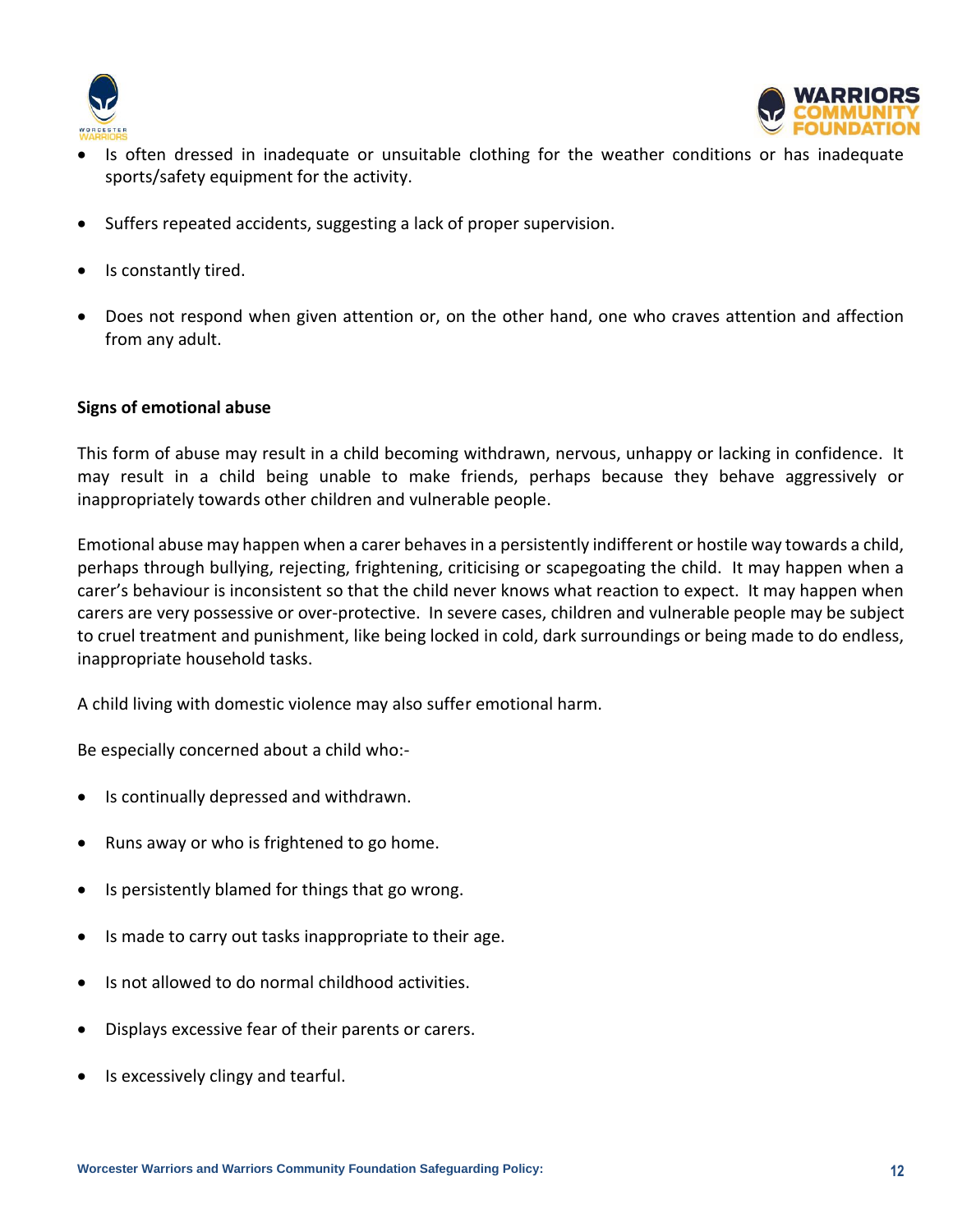



Sexual abuse occurs when someone engages a child in sexual activity, to fulfil his or her own sexual desires, which the child does not really understand and to which the child is not able to give informed consent.

The abuser may use different ways to persuade the child or vulnerable person to co-operate such as trickery, bribery, threats or physical force.

Sexual abuse can take different forms from non-contact activities or touching, to intercourse and often does not cause any outward signs of physical injury.

It can happen to boys as well as girls and to children and vulnerable people of any age.

Sexual abuse can have long-lasting effects. Some children and vulnerable people who have been abused go on to abuse other children and vulnerable people. Some find as they grow up that they are unable to have close relationships with other people. Others deliberately injure themselves because they feel so awful about themselves.

Be especially concerned about a child who:-

- Exhibits sexually explicit behaviour and language.
- Has inappropriate sexual knowledge for his or her age.
- Attempts suicide or self-inflicts injuries.
- Repeatedly runs away from home.

# **Remember: for many children and vulnerable people abuse is a normal part of their lives**

**and they may not show any outward signs of ill treatment.**

# **Children and vulnerable people who are being abused may also be over achievers and eager to please.**

# **For some, outside activities at school or in sport may be their principal source of escape from an abusive environment.**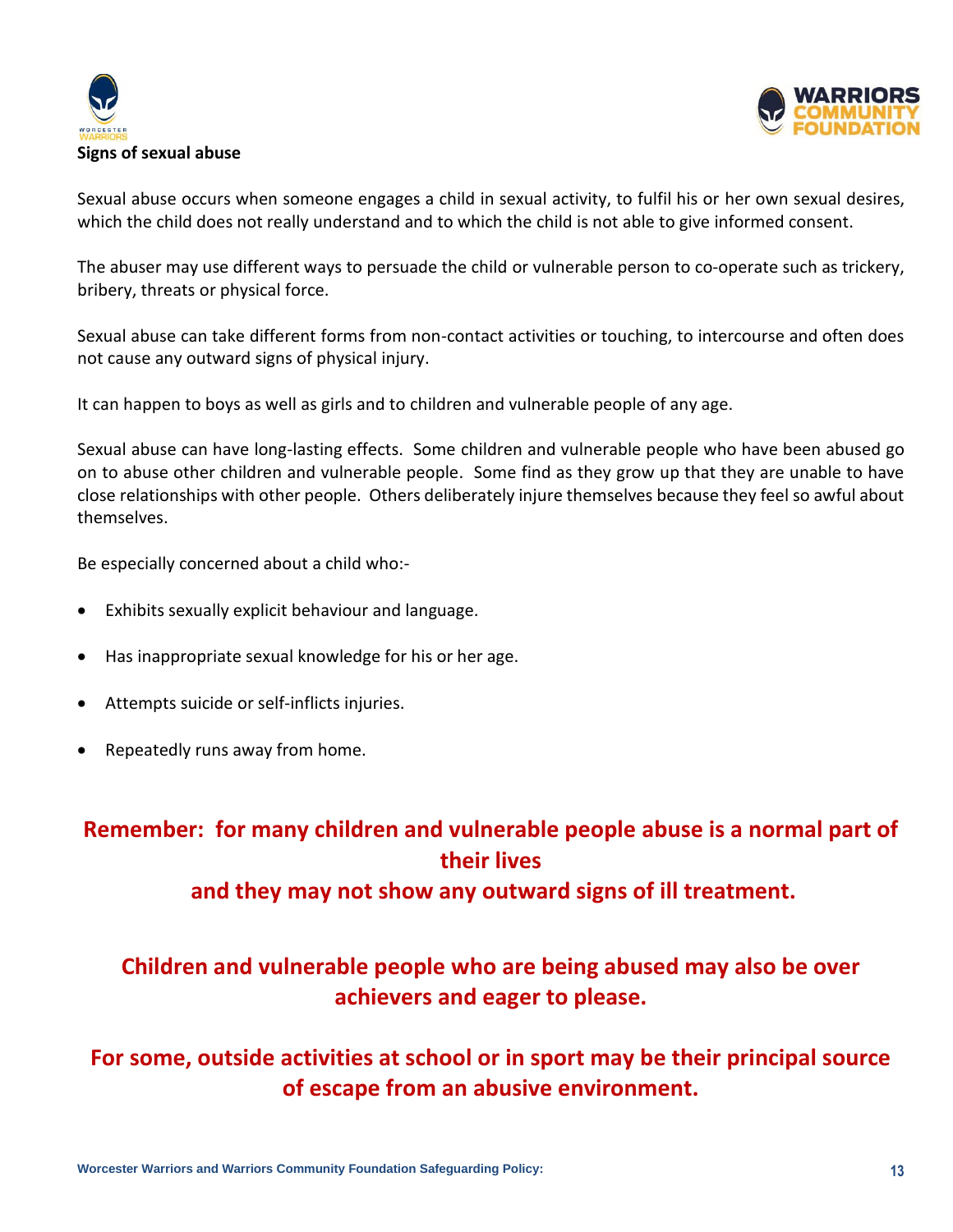



# **These signs may indicate the possibility of abuse or neglect. It is, however, important to remember that none of them are conclusive proof of abuse and all may have an innocent explanation.**

## **3. GOOD PRACTICE GUIDELINES**

Abuse, particularly sexual abuse, can arouse strong emotions in those facing such a situation. It is important to understand these feelings, and not allow them to interfere with your judgement about any action to take. Abuse can occur within many situations including the home, school and the sporting environment. Some individuals will actively seek employment or voluntary work with young people in order to harm them. A

coach, instructor, teacher, official or volunteer may have regular contact with young people and be an important link in identifying cases where a young person needs protection. All cases of poor practice or suspected abuse should be reported to the designated Person who will respond according to Worcester Warriors' and Worcester Warriors Community Foundation's procedures including contacting other agencies such as NGBs and Local Authorities.

## **3.1 Good Practice Guidelines for those working or involved in sport**

All personnel working in sport and education should be encouraged to demonstrate exemplary behaviour in order to promote children and vulnerable people's welfare and to reduce the likelihood of allegations being made. The following are common sense examples of how to create a positive culture and climate within sport:

## **Good practice means**

- Always working in an open environment avoid private or unobserved situations. Encourage an open environment (e.g. no secrets)
- Treating all young people and vulnerable adults equally, and with respect and dignity
- Always putting the welfare of each young person or vulnerable adult first before winning or achieving goals
- Maintaining a safe and appropriate distance with performers (e.g. it is not appropriate to have an intimate relationship with a child or vulnerable adult or to share a room with them)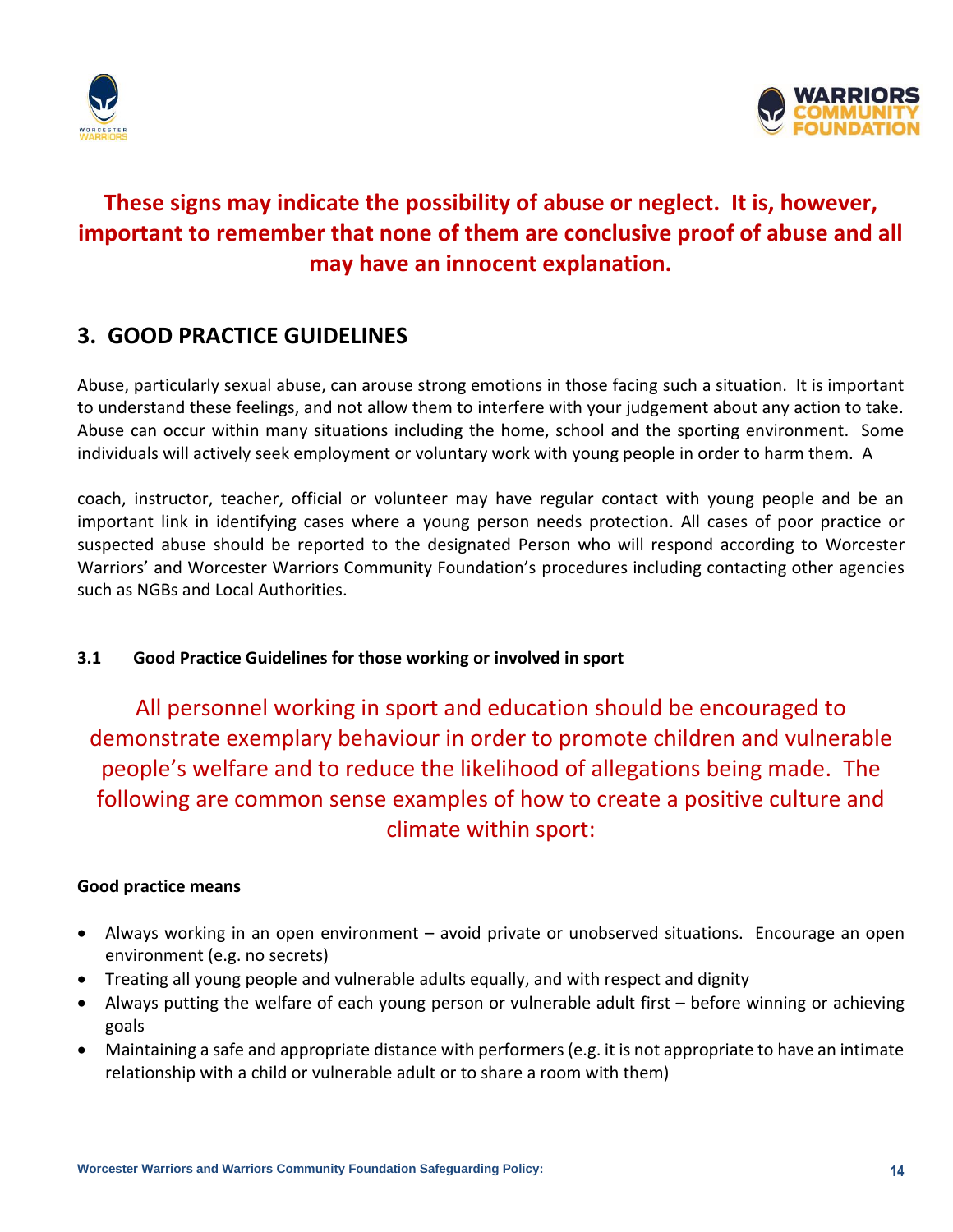



- Building balanced relationships based on mutual trust which empowers children and vulnerable people or vulnerable adult to share in the decision making process
- Making sport fun, enjoyable and promote fair play
- Ensuring that if any form of manual/physical support is required, it should be provided openly and according to guidelines provided by the NGB. Care is needed, as it is difficult to maintain hand positions when the child is constantly moving
- Young people and parents should always be informed and consulted and their agreement gained with the coach about how coaching sessions will be conducted and what can be expected
- Keeping up to date with the technical skills, qualifications and insurance in sport
- Involving parents/carers wherever possible, e.g. for the responsibility of their children and vulnerable people in the changing rooms. If groups have to be supervised in the changing rooms, always ensure parents/teachers/coaches/officials work in pairs
- Ensuring that if mixed teams are taken away, a male and female member of staff should always accompany them. Remember, however, same gender abuse can also occur
- Ensuring that at tournaments or residentials, adults should not enter children and vulnerable people's rooms or invite children and vulnerable people into their rooms
- Being an excellent role model this includes not smoking or drinking alcohol in the company of young people
- Giving enthusiastic and constructive feedback rather than negative criticism
- Recognising the developmental needs and capacity of young people and disabled adults avoid excessive training or competition and not pushing them against their will

## **Bad Practice**

The following should never be undertaken. However if cases arise where these situations are unavoidable they should only occur with the full knowledge and consent of someone in charge in the organisation or the child's/vulnerable persons parents or Carer. For example a child or vulnerable adult sustains an injury and needs to go to hospital, or a parent fails to arrive to pick a child up at the end of a session:

## **You should never:**

- Spend excessive amounts of time alone with children or vulnerable adults away from others
- Take children or vulnerable adults alone on car journeys, however short
- Use your own vehicle to transport a child or vulnerable adult home or to hospital
- Take children or vulnerable adult to your home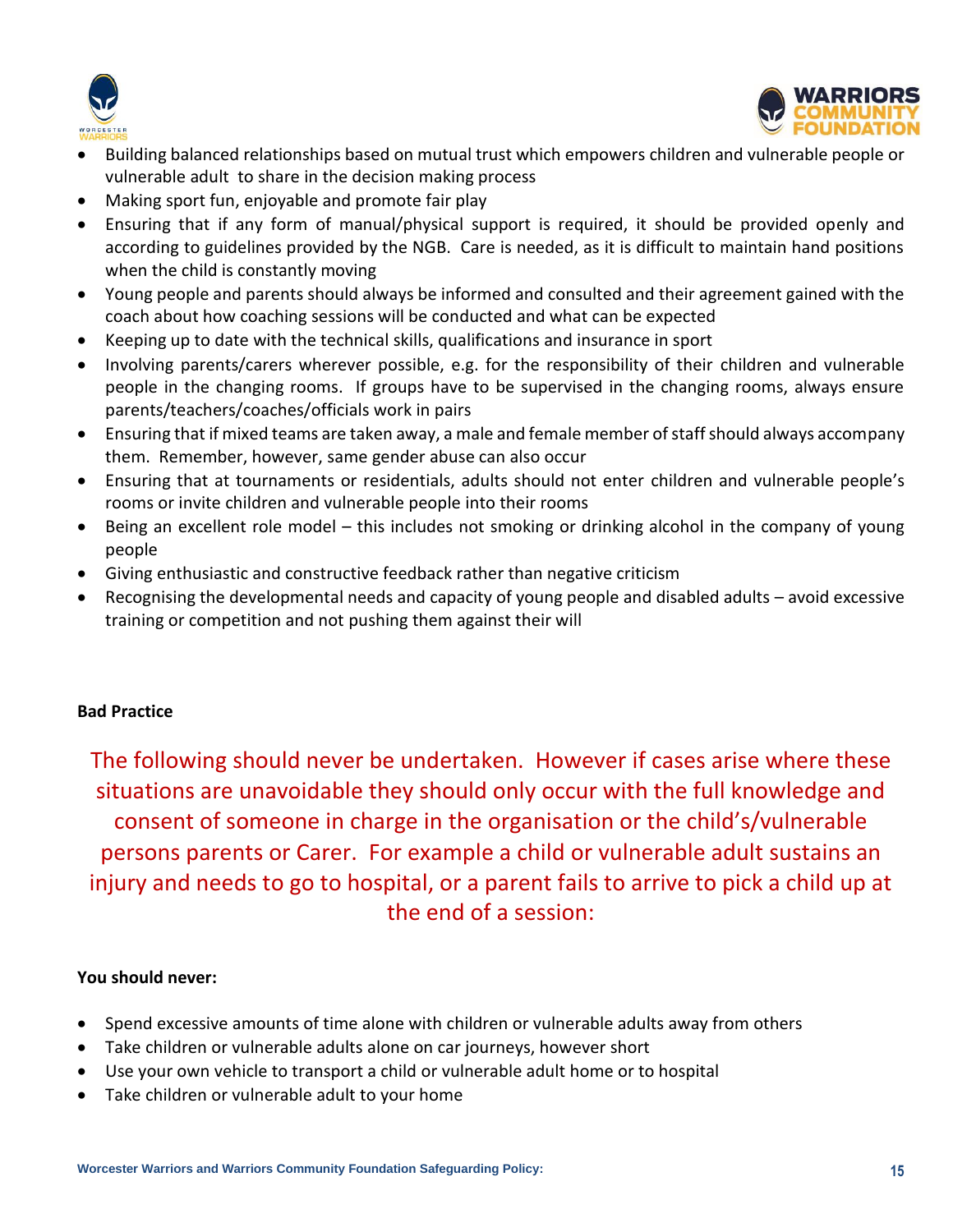



- Engage in rough, physical or sexually provocative games, including horseplay
- Share a room with a child or vulnerable adult if alone
- Allow or engage in any form of inappropriate touching
- Allow children and vulnerable people to use inappropriate language unchallenged
- Make sexually suggestive comments to a child or vulnerable adult, even in fun
- Allow allegations made by a child or vulnerable adult to go unchallenged, unrecorded or not acted upon
- Do things of a personal nature for children and vulnerable people they can do themselves
- Constantly shout at and or taunt a young person to 'keep control'

### **Be aware**

It may sometimes be necessary for staff or volunteers to do things of a personal nature for children or vulnerable people, particularly if they are young or are disabled. These tasks should only be carried out with the full understanding and written consent of parents/carers and the person involved. There is a need to be responsive to a person's reactions. If a person is fully dependent on you, talk with him/her about what you are doing and give choices where possible. This is particularly so if you are involved in any dressing or undressing of outer clothing, or where there is physical contact, lifting or assisting to carry out particular activities. Avoid taking on the responsibility for tasks for which you are not appropriately trained.

If you accidentally hurt a person, he/she seems distressed in any manner, appears to be sexually aroused by your actions, or misunderstands or misinterprets something you have done, report any such incident as soon as possible to another colleague and make a written note of it. Parents or carers should be informed of the incident.

## **Code of Ethics and Conduct**

The Government produced *Caring for the Young and Vulnerable - Guidance for preventing abuse of trust, 1999*. [Caring for the Young and Vulnerable](https://www.scie-socialcareonline.org.uk/caring-for-young-people-and-the-vulnerable-guidance-for-preventing-abuse-of-trust/r/a11G00000017sQsIAI)

The guidance is based on the principle that all organisations involved with caring for young people or vulnerable adults should have codes of conduct to protect against sexual activity within relationships of trust.

## **3.2 Good Practice – Advice for Parents/Carers**

- Worcester Warriors and Warriors Community Foundation has a policy, which ensures that all reasonable steps are taken to ensure that young people and vulnerable people are protected and kept safe from abuse; this is displayed on the web page.
- Check that staff and volunteers are carefully recruited, trained and supervised. Always use the Safe Recruitment method to appoint staff.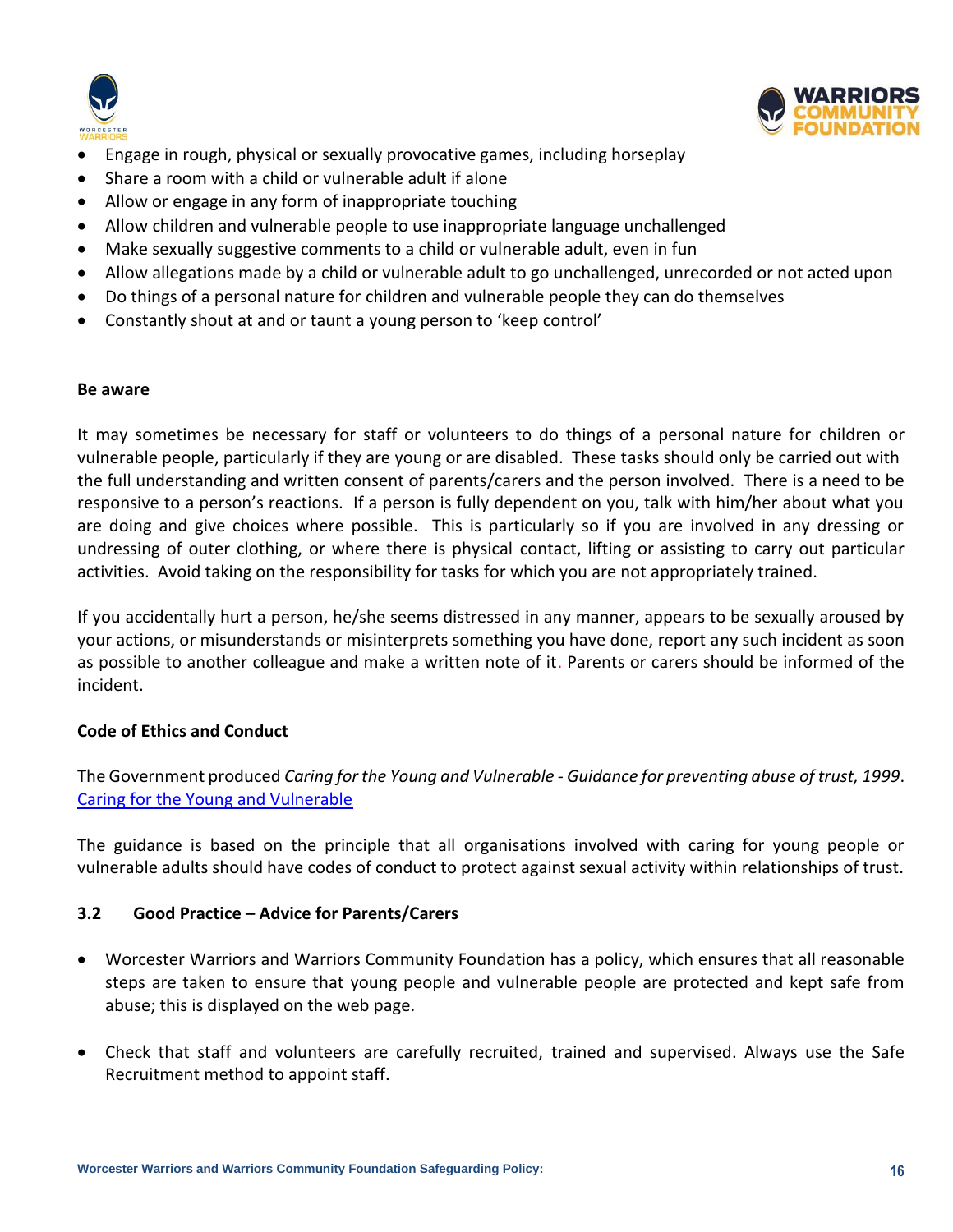



- Know how to voice your concerns or complain if there is anything that you are not happy about
- Encourage your child to talk to you about any worries

# **Worcester Warriors and Worcester Warriors Community Foundation will provide good practice guidance for parents.**

## **Guidance for staff and coaches**

For all major events organised by Worcester Warriors and Worcester Warriors Community Foundation a safety policy (risk assessment) is produced specific to that event. This incorporates the process that we will follow to ensure that all children and vulnerable people are accounted for until they leave the site under the care of their team manager or parent. This process should also be used for any sessions organised by ourselves to ensure that coaches know what to do if a child is not collected from a session.

# Under no circumstances should a coach be left alone with a child or vulnerable adult.

Good practice is:

- Registers are used to note arrival and departure of children and vulnerable people
- It is made clear to parents that they must make arrangements to collect their child at the session end time and that coaches are not allowed to transport children and vulnerable people home
- If the parent fails to turn up, contact the parent/guardian and ask them to collect the child as soon as possible. If they are unavailable, try the emergency contact number
- Two members of staff to remain with the child in an open environment until they are collected

## **4. RESPONDING TO DISCLOSURE, ALLEGATIONS OR ABUSE**

It is not the responsibility of anyone working under the direction of Worcester Warriors or Worcester Warriors Community Foundation in a paid or voluntary capacity, or those working in affiliated organisations to take responsibility or to decide whether or not child abuse is taking place.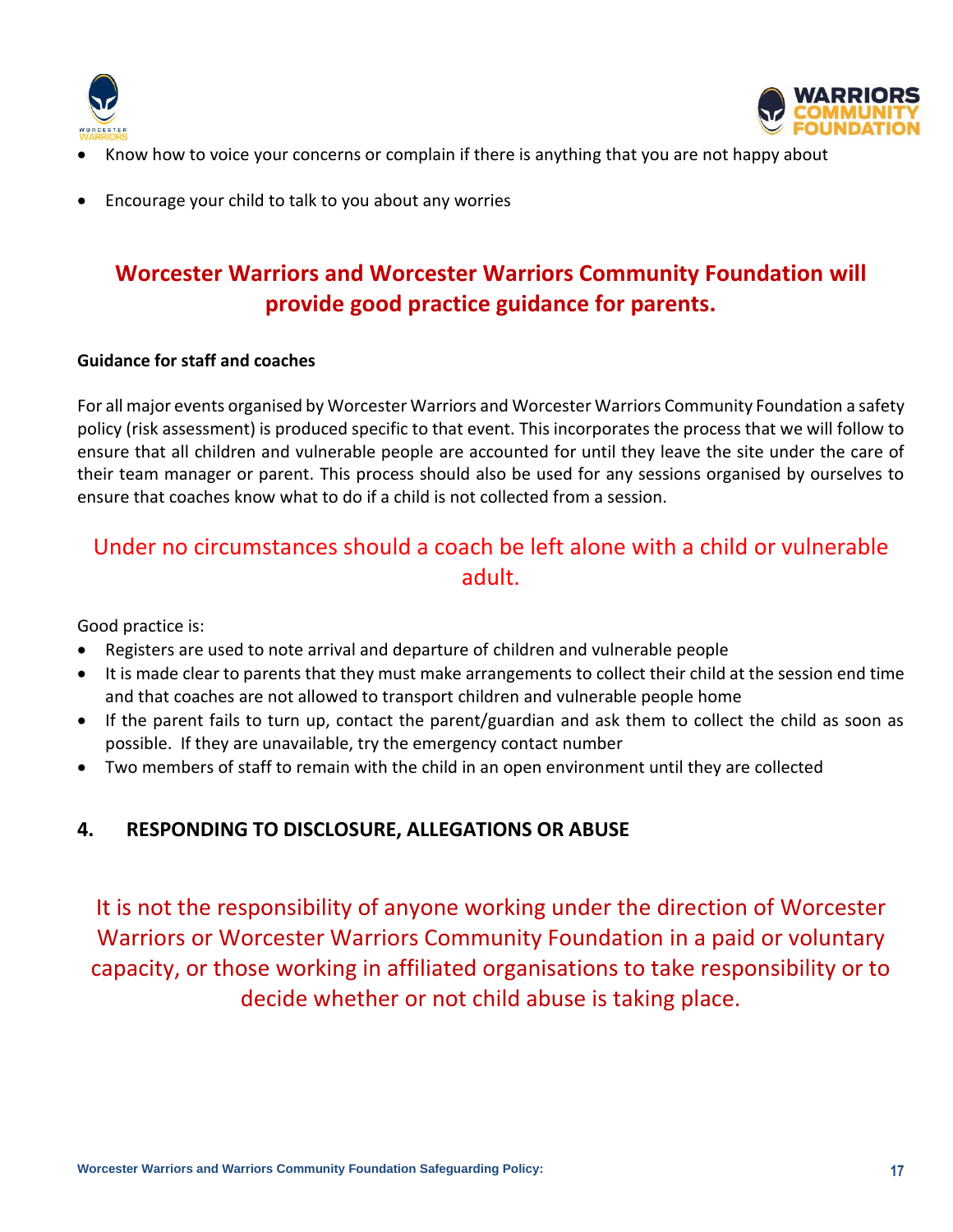



However, there is a responsibility to report concerns in order that appropriate agencies can then make enquiries and take any necessary action to protect the young person or vulnerable adult.

# If a young person says or indicates that he or she is being abused, or information is obtained which gives concern that a young person is being abused, you should react immediately.

## **4.1 Listening to the Disclosure**

The person receiving information concerning disclosure should:

- ❑ React calmly so as not to frighten the child/vulnerable person
- ❑ Tell them they are not to blame and that it was right to tell
- ❑ Take what the child/vulnerable person says seriously, recognising the difficulties inherent in interpreting what is said by who has a speech disability and/or differences in language
- ❑ Keep questions to the absolute minimum to ensure a clear and accurate understanding of what has been said
- ❑ Reassure the child/vulnerable person but do not make promises of confidentiality which might not be feasible in the light of subsequent developments
- ❑ Make a full record of what had been said, heard and/or seen as soon as possible on a Worcester Warriors incident form.
- ❑ Discuss with the child/vulnerable person who needs to be told about the situation.
- ❑ Let the person know you understand what they have said and that you will act upon it.

## **Do not:**

- ❑ Panic
- ❑ Allow your shock or distaste to show
- ❑ Probe for more information than is offered
- ❑ Speculate or make assumptions
- ❑ Make negative comments
- ❑ Approach the alleged abuser
- ❑ Make promises or agree to keep secrets
- ❑ Interrogate the child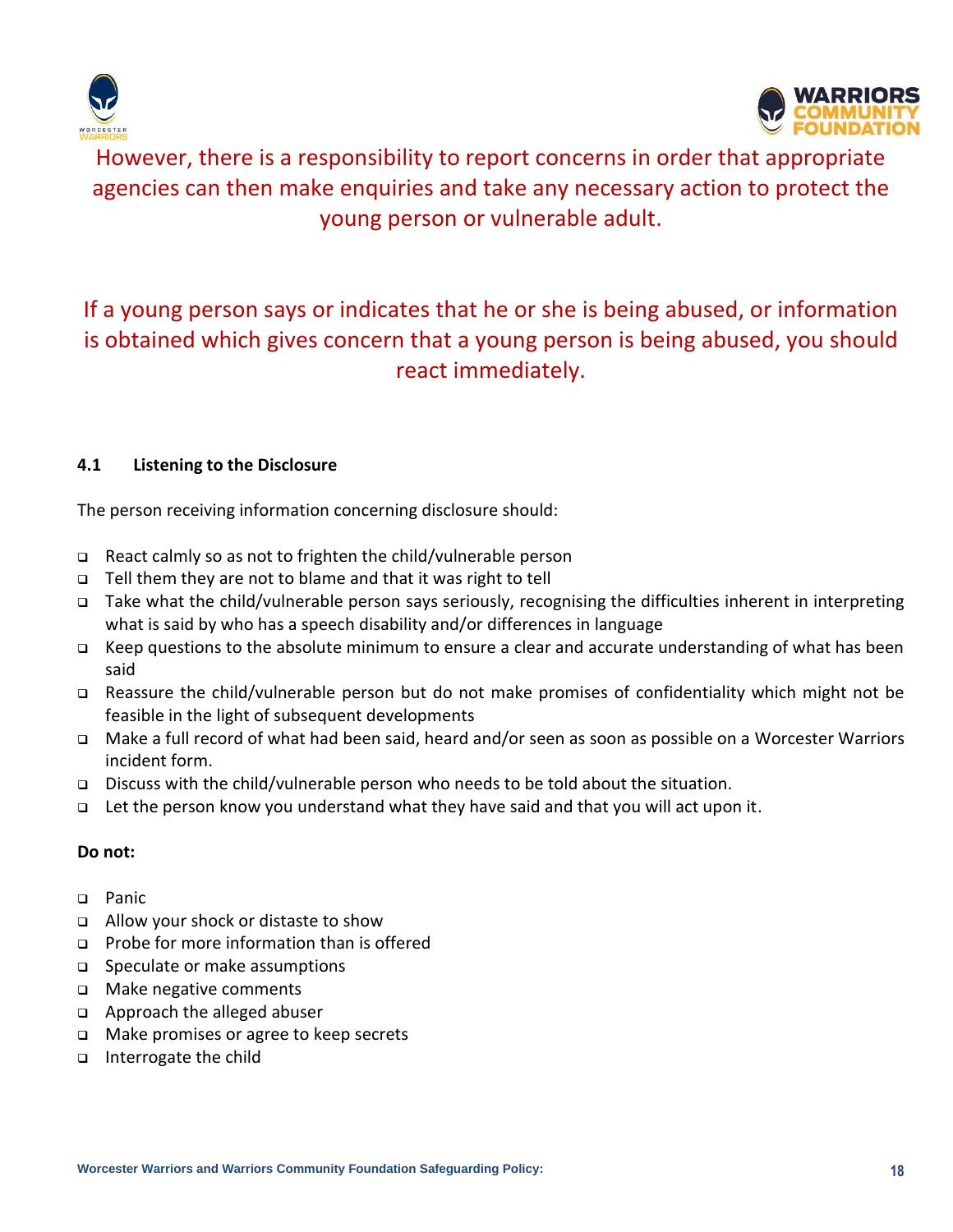



## **4.2 Records and Information**

Information passed to the social services or the police must be as helpful as possible, hence the necessity for making a detailed record at the time of the disclosure/concern.

For this purpose The Warriors Community Foundation use The Safeguarding Company's **My Concern** for recording all disclosures.

My Concern provides a record of the disclosure or concern which can be filed for future reference and any escalation that may follow.

My Concern will capture as much information as is available and further information can be added.

# **Information should be based on facts. It should not include assumptions and should not refer to child abuse.**

# **Be aware that you may be required to give this information to a Social Worker, the Police or the Court at some future date.**

## **4.3 Who to Involve**

## **Social Services**

Social Services have a statutory duty under The Children and vulnerable people Act 1989, to ensure the welfare of children and vulnerable people and work with the local area child protection committee (ACPC) to comply with its procedures. When a child protection referral is made, social services staff have a legal responsibility to investigate. This may involve talking to the child and family, and gathering information from other people who know the child. Enquiries may be carried out jointly with the police.

## **Shared Concerns with Parents**

There is always a commitment to work in partnership with parents or carers where there are concerns about their children and vulnerable people. Therefore, in most situations, it would be important to talk to parents or carers to help clarify any initial concerns. For example, if a child seems withdrawn, there may be a reasonable explanation. He/she may have experienced an upset in the family, such as a parental separation or divorce or bereavement.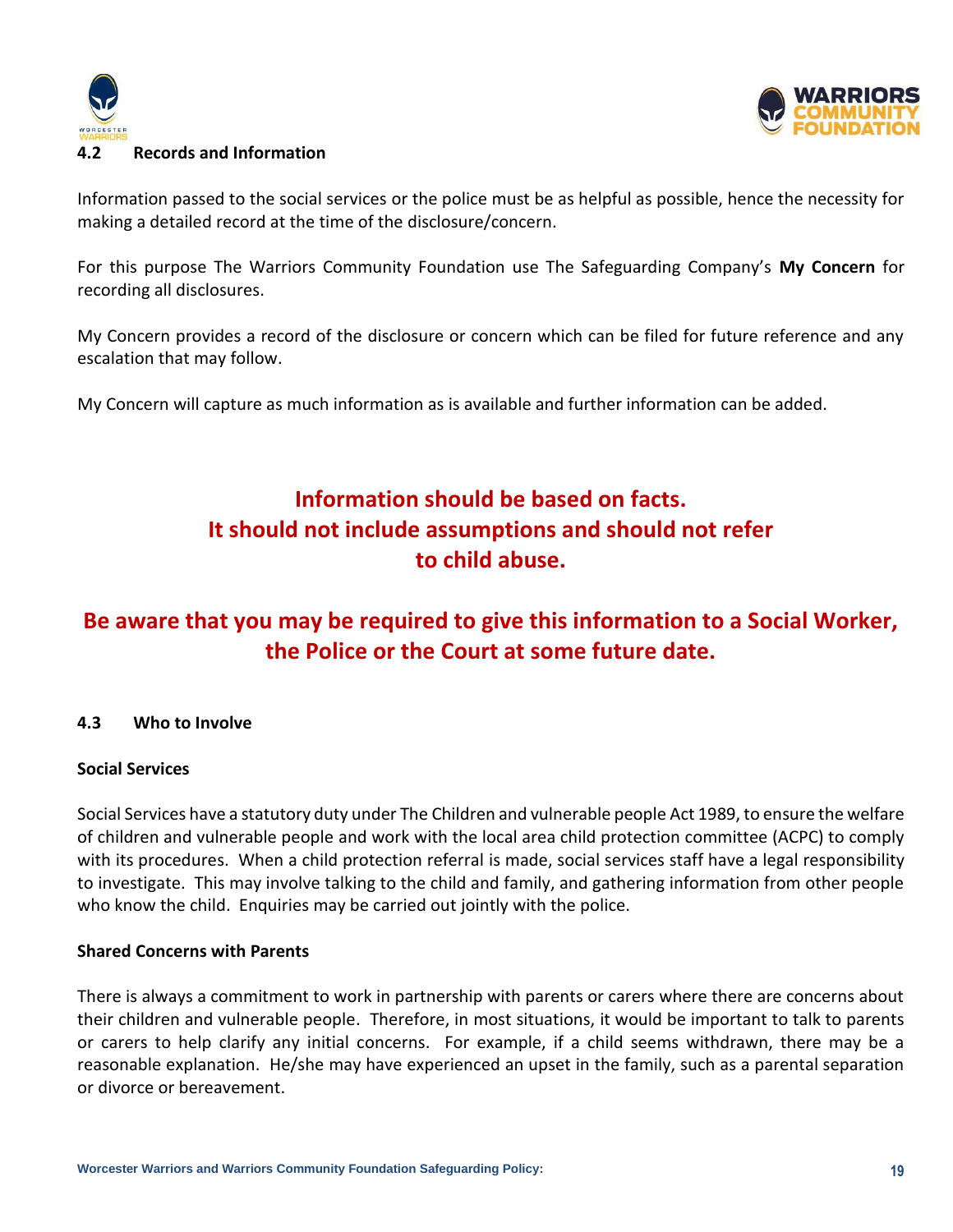



### **When it is not Appropriate to Share with Parents**

However, there are circumstances in which a young person might be placed at even greater risk if such concerns were shared (e.g. where a parent or carer may be responsible for the abuse or not able to respond to the situation appropriately). In these situations or where concerns still exist, any suspicion, allegation or incident of abuse must be reported to the designated person as soon as possible and recorded.



## **Designated Person/s**

**Carol Hart** is Worcester Warriors and Worcester Warriors Community Foundation's Designated Person (Safeguarding Lead). Each organisation providing activity on our behalf (club, leisure centre etc) should identify a designated person to handle child protection issues. This person should complete a DBS disclosure carried out by the club will sign an agreement to follow Worcester Warriors and Worcester Warriors Community Foundation guidelines should they indicate they have concerns with the individual. The designated person will require support from the organisation and appropriate training and information. This support should be provided as part of the Child Protection Policy and Implementation Procedures being adopted by the organisation. Each National Governing Body of Sport or Local Authority has a Lead Officer in Child Protection or a Child protection Officer (CPO).

It is the responsibility of the designated person to inform the social services without delay. If the designated person is not available or the concern is about the designated person, the person with concerns or being informed of them should immediately contact the social services or the police. The social services, together with the designated person where appropriate, will decide how and when parents and carers will be informed.

The designated Persons will decide whether incidents should also be referred to the National Governing Body and Local Authority Child Protection Officer. (See reporting procedures)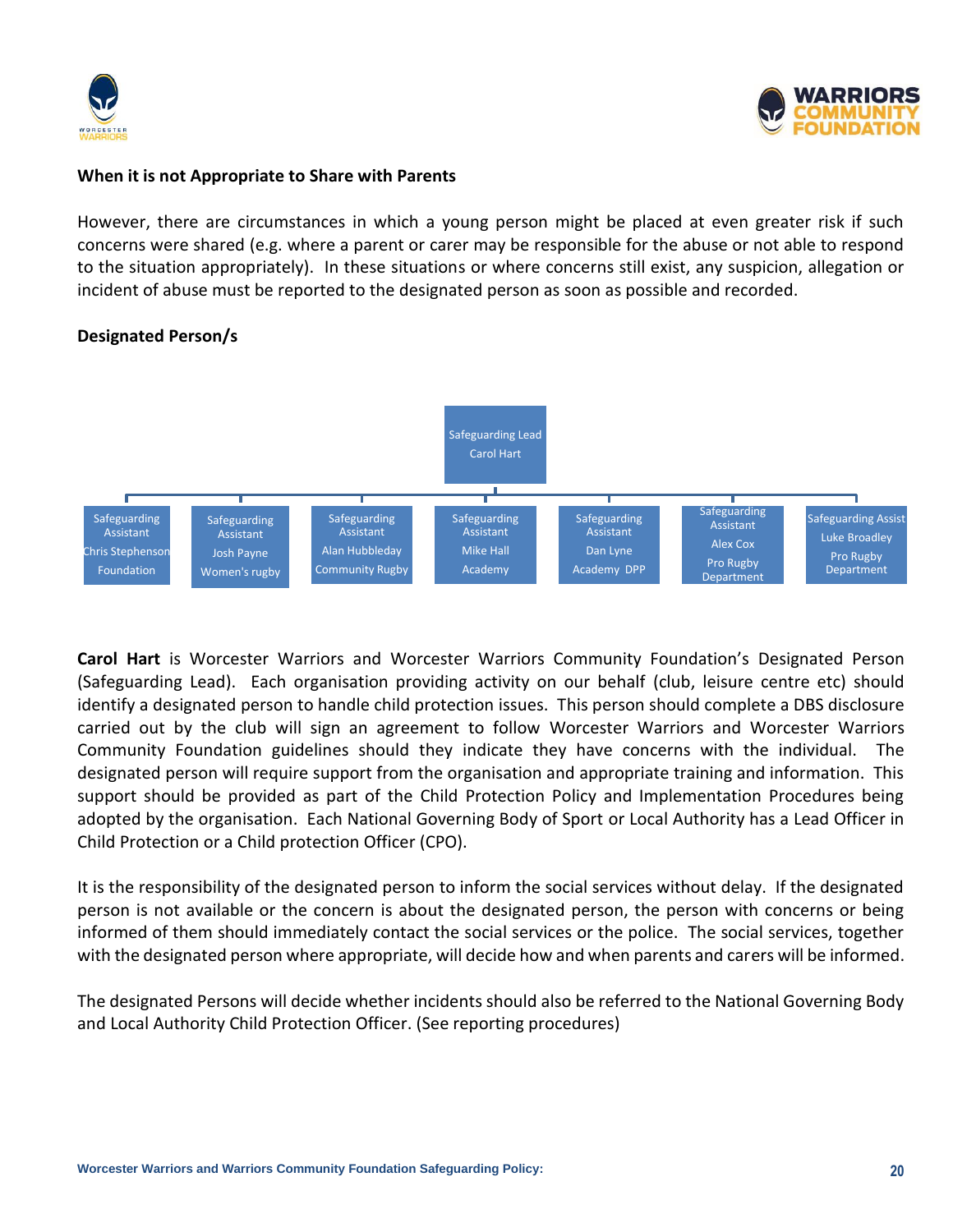

**Expert Advice**



# If you are not sure what to do, you can also obtain advice by telephoning the NSPCC 24-hour freephone Helpline; **0808 800 5000**

## **Dealing with an allegation/incident mid-session**

If a head coach/development officer is at a session and an incident occurs during that time, there will need to be some immediate reaction to ensure the safety and continuation of the rest of the session. There is no set procedure for dealing with this situation as it will depend on what the incident was and the information provided. There are however priorities that should be considered and these are as follows:

- Protection of the child for the duration of the session
- Protection of the coach for the duration of the session
- Completion of an incident form detailing as much information as possible
- Reporting of incident to DP as soon as possible

## 5. **Responding to allegations of abuse against a member of staff, or the worker or volunteer.**

See flow chart for full details of how to respond to this type of situation.

It is crucial that all workers understand that abuse does occur within public places and that all allegations must be taken seriously and cannot be ignored.

All complaints and allegations should be brought to the attention of the designated person. There are circumstances when allegations are about bad practice rather than abuse. It is important that all allegations are investigated and bad practice eliminated. If an allegation, or a suggestion of inappropriate behaviour, is made, the worker in receipt of the allegation should:-

- Inform the designated person immediately unless it relates to them in which case the deputy-designated person should be contacted.
- The designated person must immediately take whatever steps are necessary to secure the safety of any child who may be at risk, by for example removing the person who is the subject of the allegation from any situation involving children and vulnerable people/vulnerable people.
- The designated person will take appropriate disciplinary steps including suspension without prejudice and contact Social Services.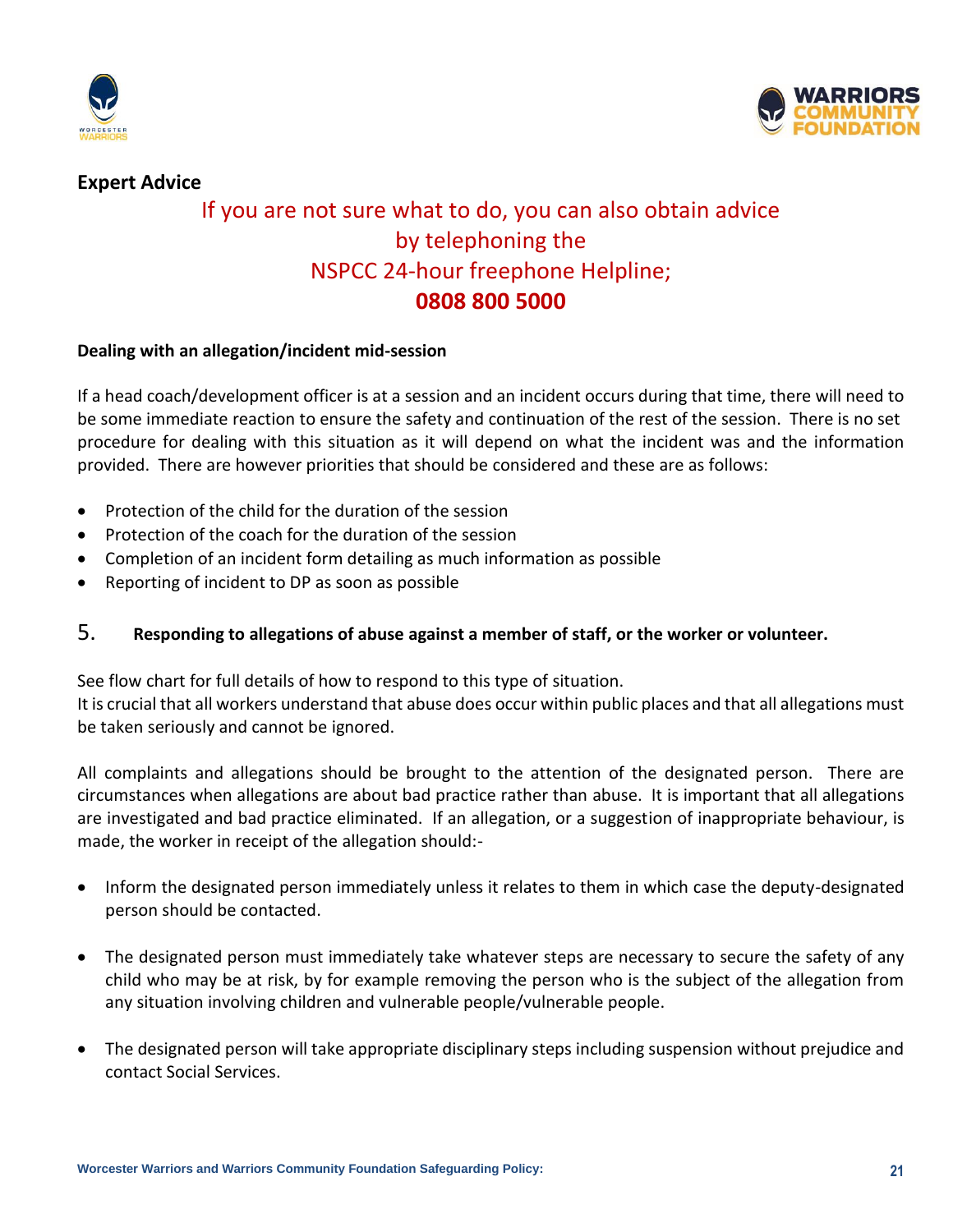



- Parents and carers should be contacted following advice from Social Services or NSPCC.
- Irrespective of action by Social Services or the police, the designated person must follow the appropriate internal disciplinary procedures and decide whether the member of staff should be suspended or removed from work with children and vulnerable people/vulnerable people, pending investigation.
- All incidents should be investigated internally including Worcester Warriors and Worcester Warriors Community Foundation complaints and disciplinary procedures, regardless of any external action – such as police or Social Service investigation. This will be done in a way which does not hinder and Police or Social Services investigation and may have to be delayed in order that this does not occur. The purpose of such an investigation will not only be to investigate the incident but to review organisational practice and possible implementation of measures designed to prevent any future incidents.
- Management will ask the designated person to carry out the internal investigation or if appropriate designate another manager to do so.
- Every effort should be made to ensure confidentiality for everyone involved.
- All concerns regarding child abuse should be treated as a priority and acted upon immediately.
- Where the allegation concerns the designated person it should be referred immediately either to the assistant designated person or the DPs line manager or directly to Social Services.
- All allegations will remain in confidence between the person making the allegation and the designated person. Where relevant internal complaints and disciplinary procedures will be followed.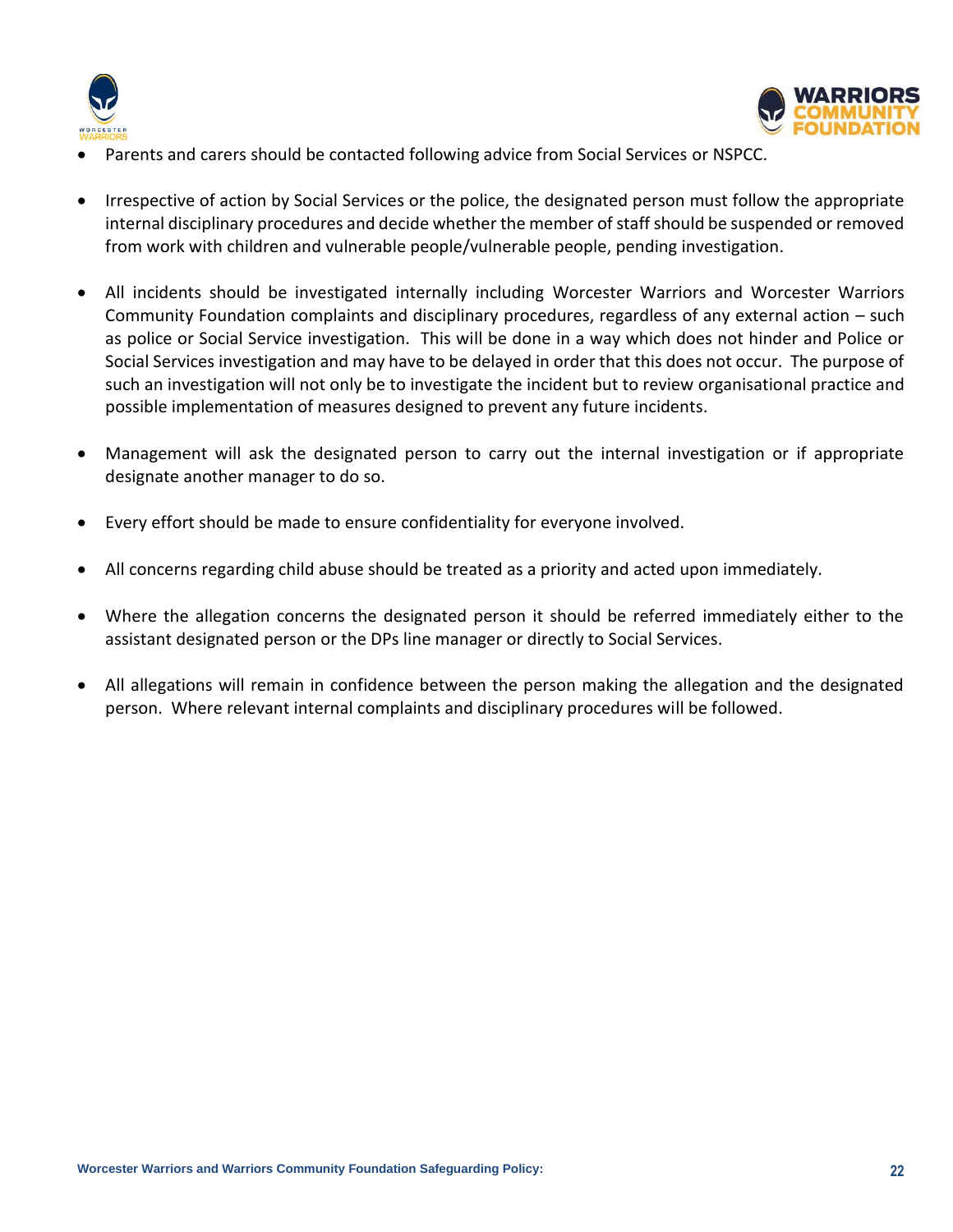



#### **Internal Case Management**

This guide is designed to inform the most appropriate action in relation to concerns about the behaviour of members of staff, coaches or volunteers employed or deployed by Worcester Warriors and/or The Warriors Community Foundation.

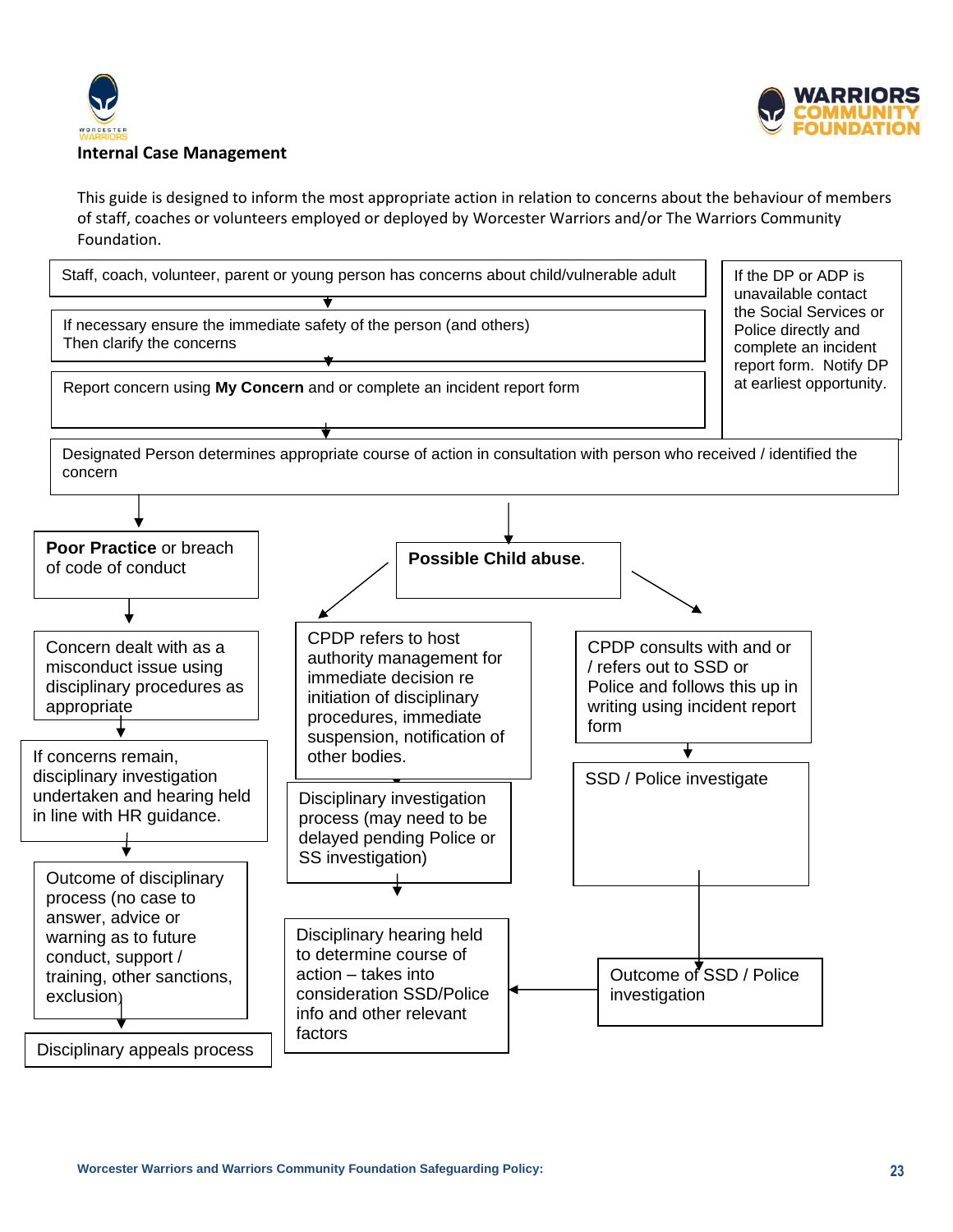



## **5.3 Responding to Allegations of Abuse against someone Not Working In The Organisation**

## **This may be a parent, service user, another child or anybody else. See flow for full details of how to respond.**

In the event of concerns or an allegation of abuse being made against a service user or client (anyone using the facility or service) the person in receipt of the allegation must inform the designated person about the allegation immediately and complete an incident report form.

The designated person must:

Make every effort to ensure confidentiality for everyone involved.

- Assess the situation and decide whether to involve Social Services and/or the police.
- While waiting for the appropriate agency, take whatever steps are necessary to secure the safety of any child who may be at risk.
- Keep a detailed record of the events on the incident form.
- In the event of the designated person's absence, the worker who received the allegations must contact Social Services or the police directly. At the earliest opportunity informing the designated person.

The person in charge or worker must **NEVER**

• Attempt to detain any service users who insist on leaving before the appropriate officials arrive.

### **Responding to Poor Practice**

Where there are circumstances that indicate that allegations are about bad practice rather than child abuse, the following action should be taken:-

- If, following consideration by the DP or ADP, the allegation is clearly about poor practice, the designated person will deal with it as a misconduct issue.
- If the allegation is about poor practice by the designated person, or if the matter has been handled inadequately and concerns remain, it should be referred to the National Governing Body of Sport and Local Authority Child Protection Officer (CPO). The Local Authority Child Protection Officer will decide how to deal with the allegation. The designated person's line manager should be contacted by the deputy-designated
- person who will decide whether or not to initiate disciplinary proceedings.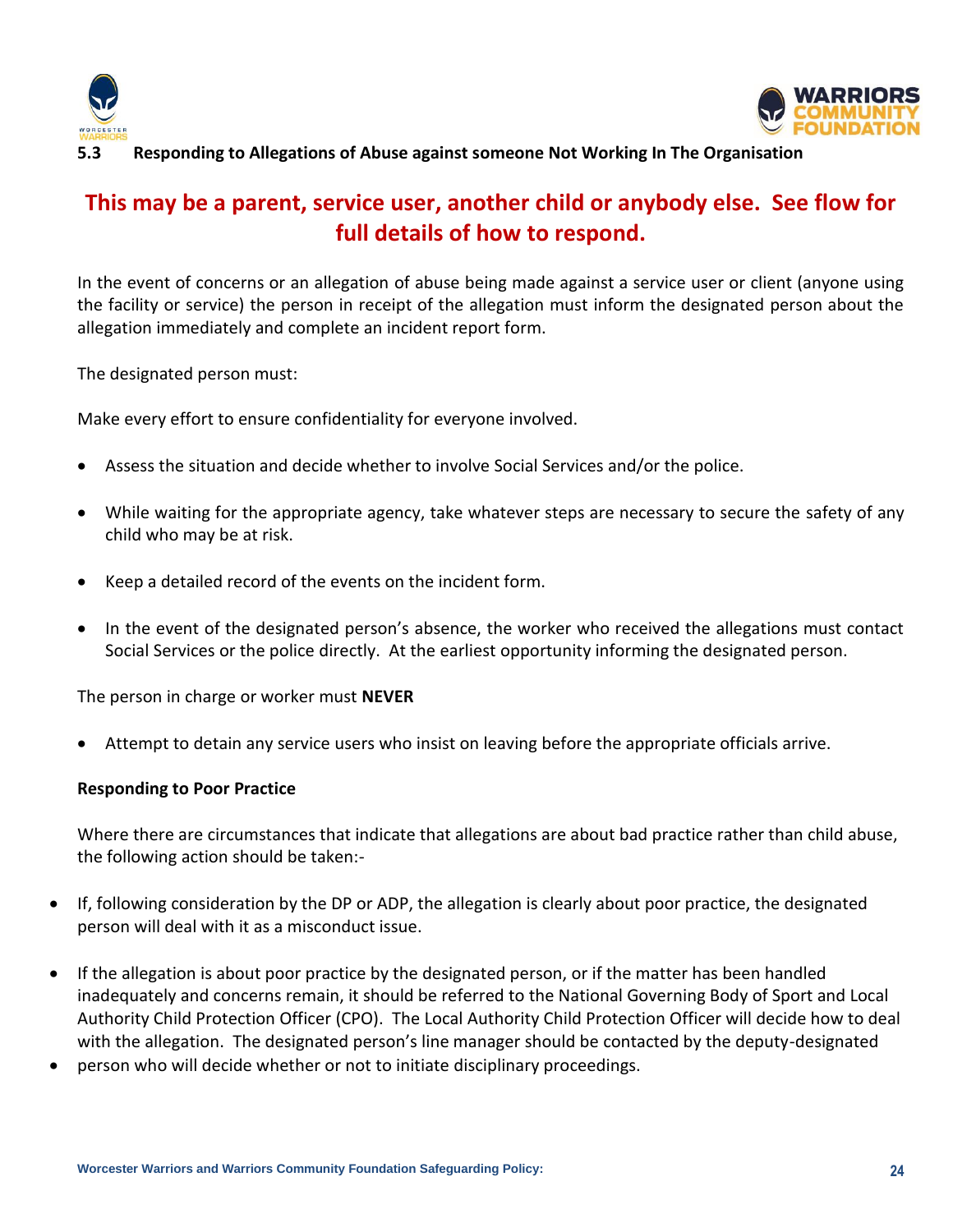



If the incident of poor practice provides issues of concern for child welfare, all details should be recorded and reported by the designated person.

# What to do if you are worried that a child is being abused outside the partnerships remit but the concern is identified through the child's involvement in sport.

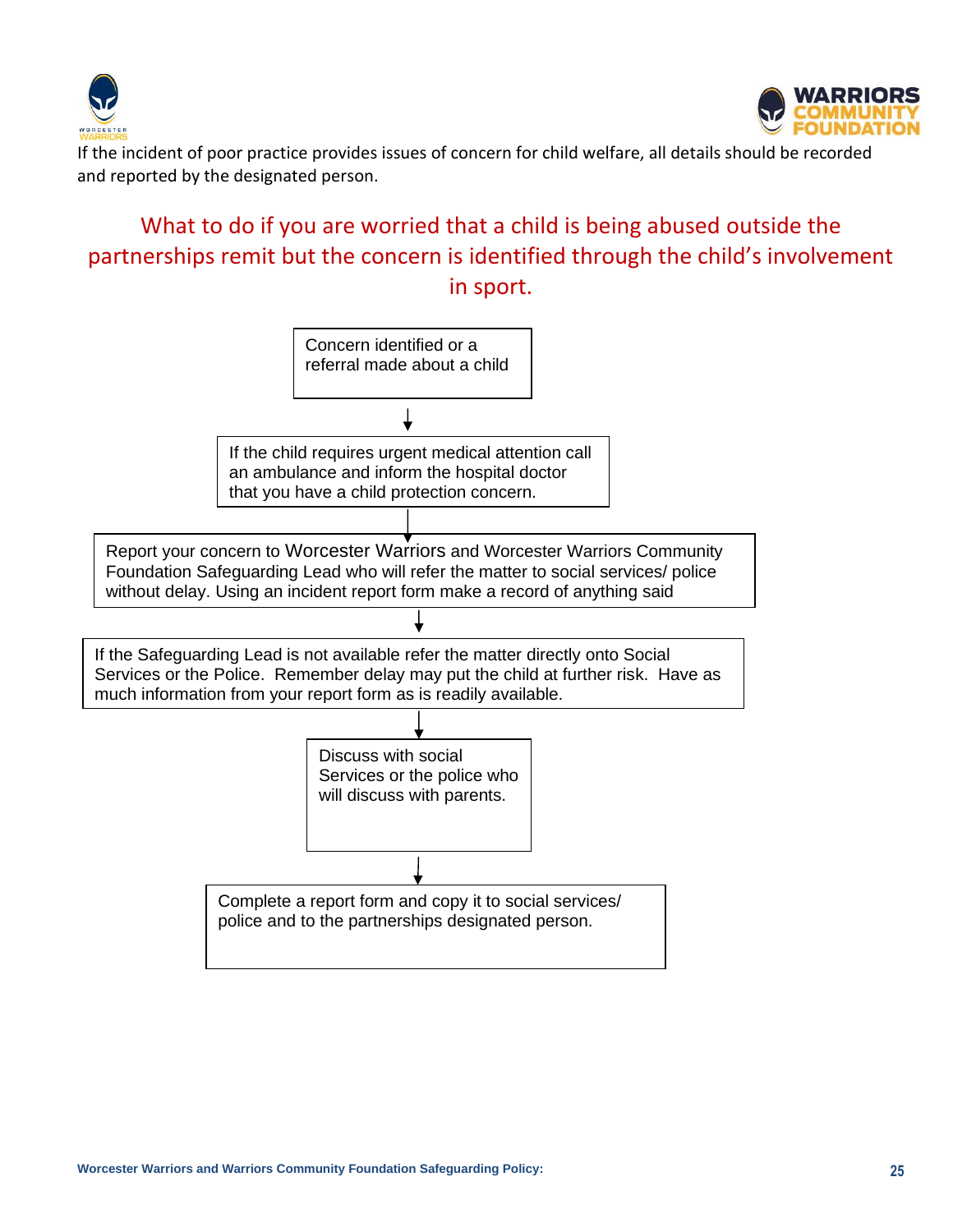



## **5.4 Action if Bullying is suspected**

If bullying is severe and persists despite efforts to manage it, the same procedure should be followed as set out in Section 5.3 if bullying is suspected.

## **Action to help the victim and prevent bullying:**

- Take all signs of bullying very seriously.
- <sup>3</sup>Encourage all children and vulnerable people/vulnerable people to speak and share their concerns. Help the victim to speak out and tell the person in charge or someone in authority. Create an open environment.
- Investigate all allegations and take action to ensure the victim is safe. Speak with the victim and the bully(ies) separately
- Reassure the victim that you can be trusted and will help them, although you cannot promise to tell no one else.
- Keep records of what is said (what happened, by whom, when).
- The designated person is to report any concerns to the person in charge at the club or school (wherever the bullying is occurring).

## **Action towards the bully:**

- Talk with the bully, explain the situation, try to get the bully to understand the consequences of their behaviour. Seek an apology to the victim.
- Inform the bully's parents.
- Provide support for the coach and significant others of the victim.
- Impose sanctions as necessary.
- Encourage and support the bully(ies) to change behaviour.
- Inform all organisation members of action taken.
- Keep a written record of action taken.
- Refer to code of conduct and remove from session if an agreement cannot be reached.

### **5.6 Support to Deal with the 'Aftermath'**

• Consideration should be given about what support may be appropriate to children and vulnerable people, parents and members of staff. Use of Helplines and support groups, open meetings etc to maintain an open culture and to help the healing process. The British Association of Counselling Directory may be a useful resource.

<sup>&</sup>lt;sup>3</sup> It is believed that up to 12 children per year commit suicide as a result of bullying so if anyone talks about or threatens suicide, seek professional help immediately.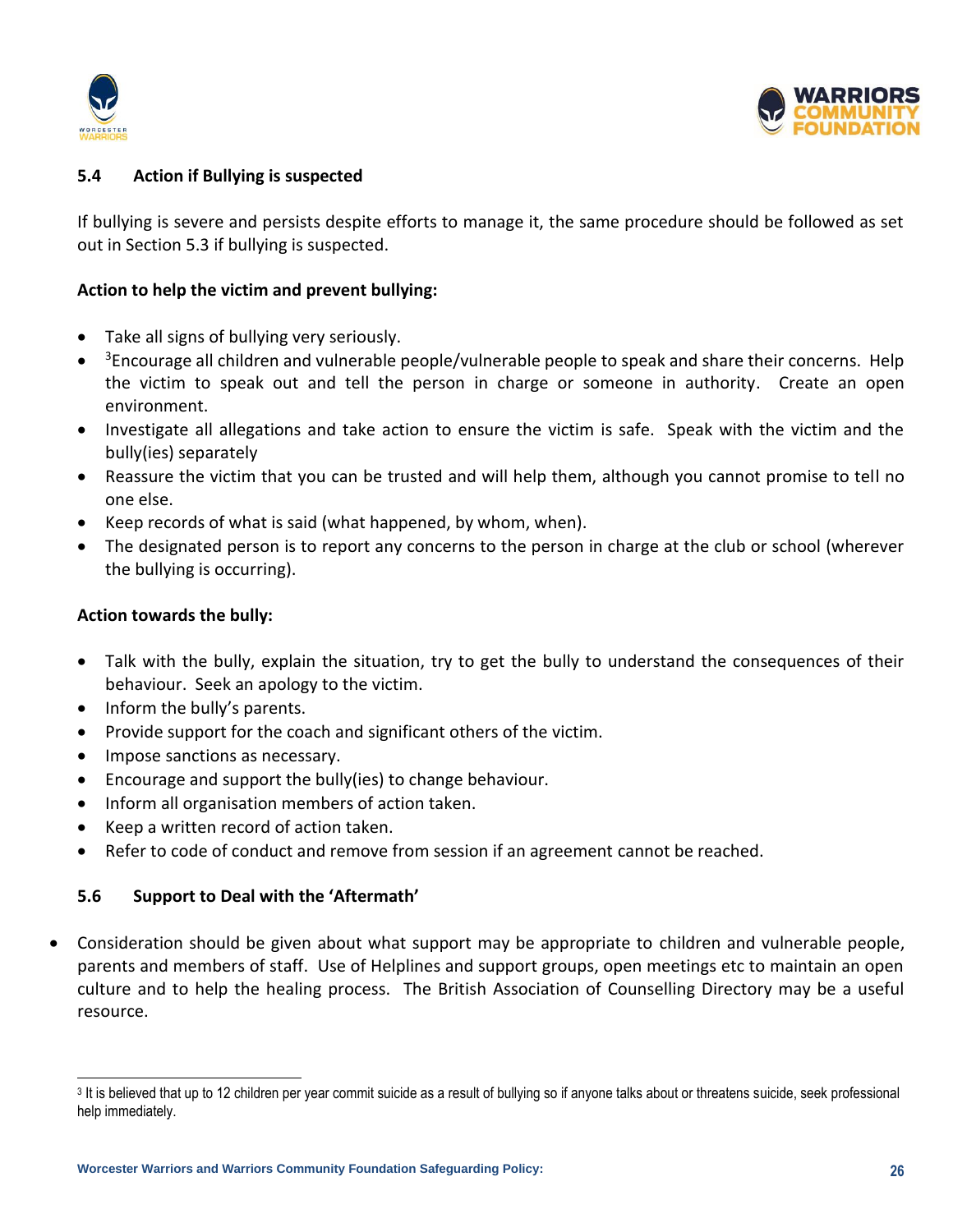



• Consideration should be given about what support may be appropriate to the alleged perpetrator of the abuse.

## **5.7 Allegations of Previous Abuse**

Allegations of abuse may be made some time after the event (e.g. by an adult who was abused as a child by a member of staff who is still currently working with children and vulnerable people). Where such an allegation is made, the organisation should follow the procedures as detailed above and report the matter to the social services or the police. This is because other children and vulnerable people, either within or outside sport, may be at risk from this person.

Anyone who has a previous criminal conviction for offences related to abuse is automatically excluded from working with children and vulnerable people. This is reinforced by the details of the Protection of Children and vulnerable people Act 1989.

## 6 **Extremism and Radicalisation of young people**

Please refer to the UK Government's advice and guidance on dealing with extremism and suspected radicalisation.

[http://www.Protecting Children and vulnerable people](https://www.gov.uk/government/publications/protecting-children-from-radicalisation-the-prevent-duty) from Radicalisation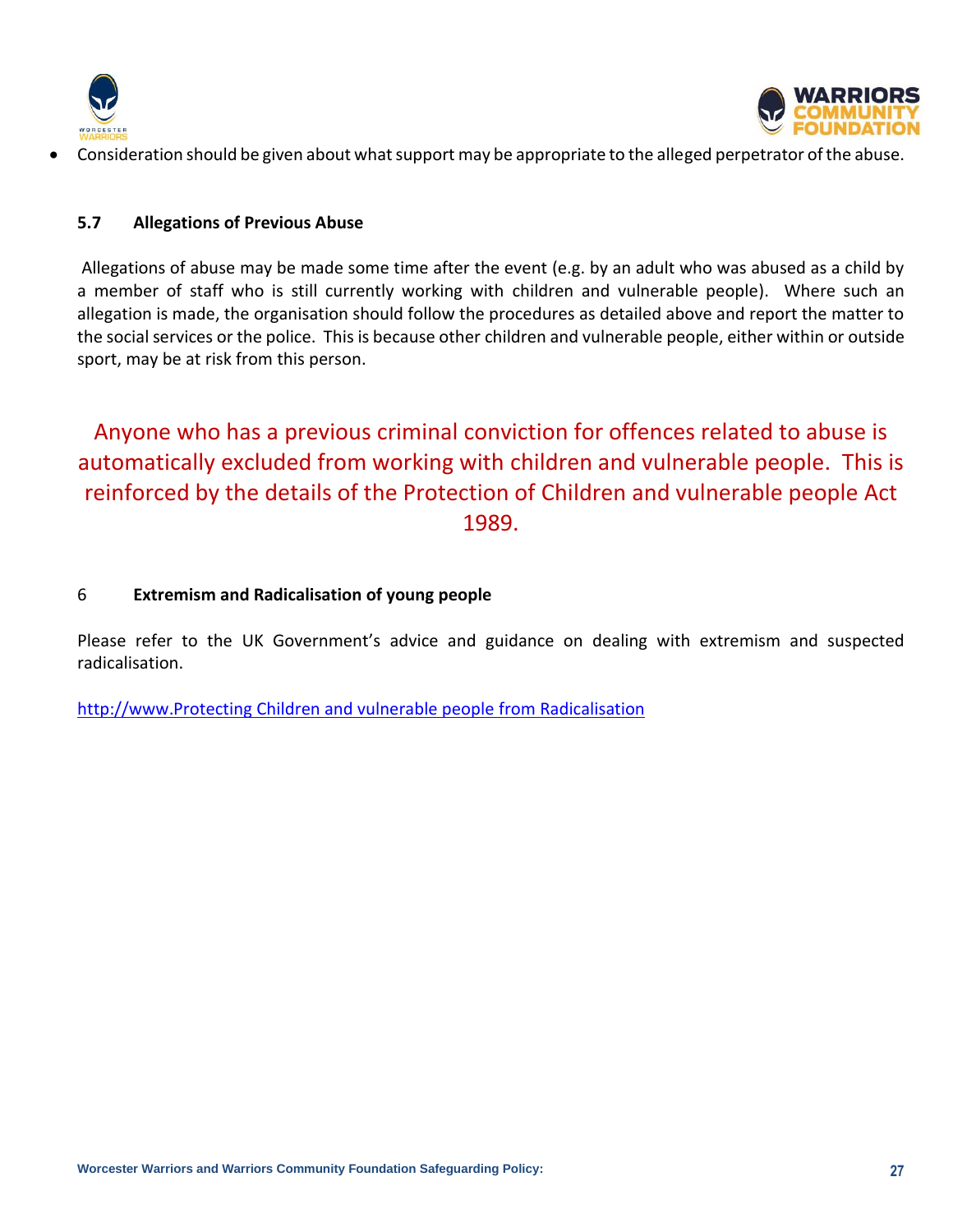



# **7. Worcester Warriors -**

## **Roles & Responsibilities**

## **The Safeguarding Lead is Carol Hart, who will:**

- Receive information about the disclosure, suspicion or allegation via **My Concern**
- Act upon the information accordingly, consulting with and referring to Social Services and the NGB. Child Protection Officer
- Ensure that all policies, procedures and actions are in place and implemented
- Offer advice and ensure training in place to support staff and volunteers
- Lead the review of the policy
- Maintain appropriate records

## **The Assistant Safeguarding Officers will:**

• Deputise for the designated person and perform all their actions in the case of their absence or involvement

## **Part time staff will:**

• Be familiar with and comply with procedures in line with Worcester Warriors and Worcester Warriors Community Foundation's Safeguarding Policy and implementation procedures

## **Coaches, officials and volunteers employed or deployed by Worcester Warriors will:**

• Be familiar with and comply with procedures in line with the Worcester Warriors and Worcester Warriors Community Foundation's Safeguarding Policy and implementation procedures

## **Partners Agencies will:**

### (Local Authorities, NGBs)

Ensure that they are aware of their roles and the expectations placed upon them and that they understand where their responsibilities lie in relation to the operation of the Worcester Warriors and Worcester Warriors Community Foundation's policy.

Worcester Warriors and Worcester Warriors Community Foundation will endeavour to work with ACPCs, LEAs, LAs and other key partners to ensure that roles and responsibilities are understood and good practice can be shared.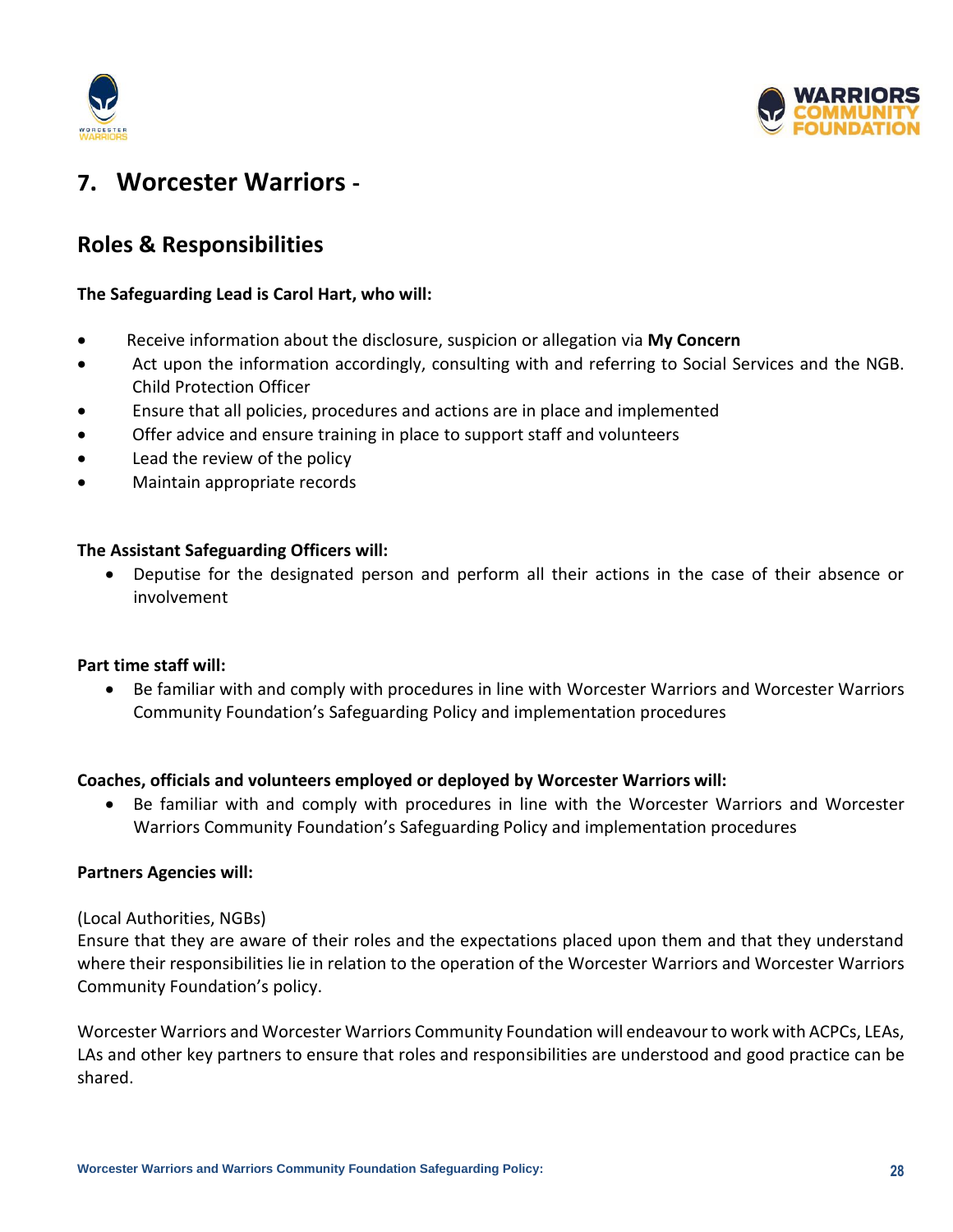



# **8.** Contacts

**Safeguarding Lead**

Carol Hart 01905 459329 07920 428114

## **Safeguarding Assistants:**

Christopher Stephenson 01905 459329 07972 435102

Alan Hubbleday 07711 415806

Josh Payne 01905 459353

Mike Hall 07905 509015

Dan Lyne 01905 454183

Alexandra Cox 01905 454183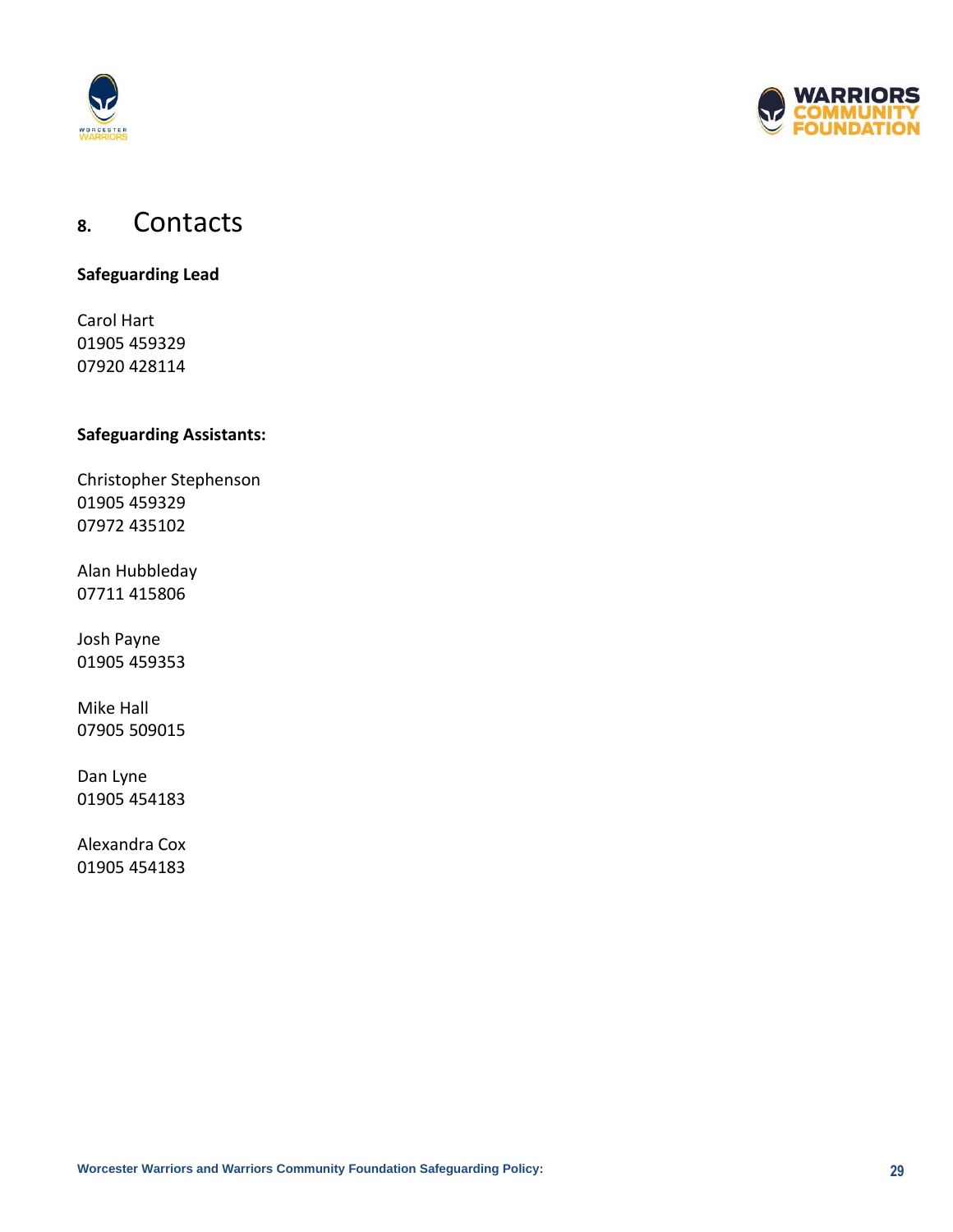



## **National Contacts**

If you want to contact someone about the children and vulnerable people's social care service you are receiving, or make a referral please contact:

# **Family Front Door (FFD) Service on 01905 822666**

## **Police Public Protection Unit**:

| 24hrs non-emergency                             | 101           |
|-------------------------------------------------|---------------|
| Emergency                                       | 999           |
| NSPCC Helpline                                  | 0808 800 5000 |
| Local Authority Designated Officer (LADO) 24hrs | 01905 768020  |

## **Useful guidance**

Guidance on how to support children and vulnerable people, young people and families

http://www.Guidance to help support [children and vulnerable people, young people and families in Worcestershire,](file:///C:/Users/Carol.Hart/Downloads/Levels_of_Need_Document__formerly_Thresholds_document__updated_May_2019.pdf)  [May 2019 \(Updated\)](file:///C:/Users/Carol.Hart/Downloads/Levels_of_Need_Document__formerly_Thresholds_document__updated_May_2019.pdf)

How to keep children and vulnerable people and young people safe from criminal exploitation

<http://www.worcestershire.gov.uk/getsafe>

Safer Recruitment Policy and Procedures

[https://thecpsu.org.uk/help-advice/topics/safer](https://thecpsu.org.uk/help-advice/topics/safer-recruitment/#:~:text=Anyone%20undertaking%20a%20role%20that,within%20sport%20are%20well%20motivated)[recruitment/#:~:text=Anyone%20undertaking%20a%20role%20that,within%20sport%20are%20well%20motivated.](https://thecpsu.org.uk/help-advice/topics/safer-recruitment/#:~:text=Anyone%20undertaking%20a%20role%20that,within%20sport%20are%20well%20motivated)

Making Safe and Fair Decisions

<file:///C:/Users/carol.hart/Downloads/NACRO-NGBs-Making-safe-and-fair-membership-decisions.pdf>